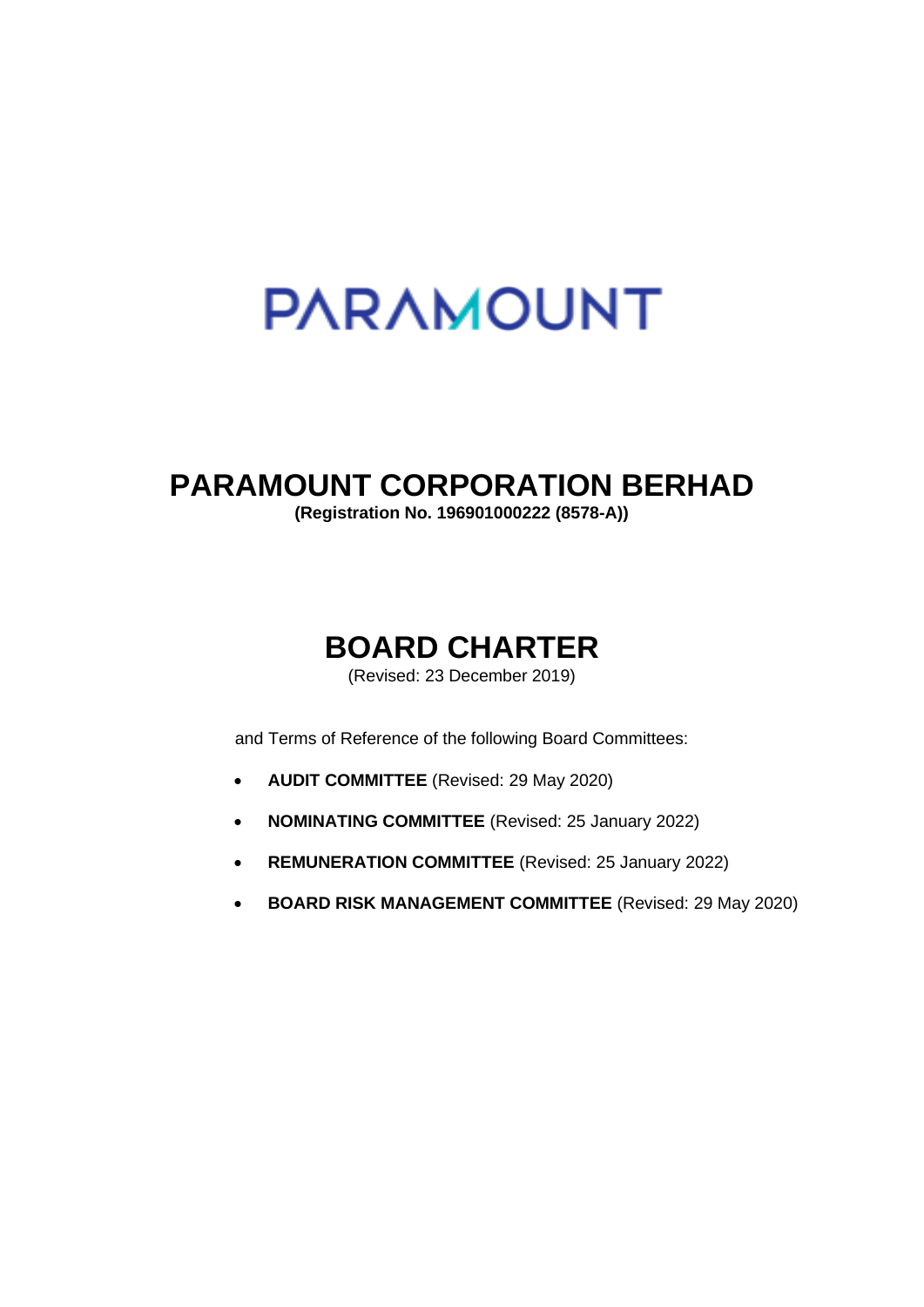# **1. OBJECTIVES**

The enhancement of corporate governance standards is vital in achieving the objectives of transparency, accountability and effective performance for Paramount Corporation Berhad (**Paramount**) and its subsidiaries.

**\_\_\_\_\_\_\_\_\_\_\_\_\_\_\_\_\_\_\_\_\_\_\_\_\_\_\_\_\_\_\_\_\_\_\_\_\_\_\_\_\_\_\_\_\_\_\_\_\_\_\_\_\_\_\_\_\_\_**

This Board Charter is established with the aim of enshrining the concepts of good governance as promulgated in the Malaysian Code on Corporate Governance, 2017 into the structure and activities of the Board of Directors of Paramount (**Board**), and formalising the Board's commitment to upholding the core values of the Company as well as the collective responsibility of the Directors in meeting the objectives and goals of the Company that are embodied in the Company's vision and mission, as defined herein:

#### **Vision**

Changing lives and enriching communities for a better world

#### **Mission**

- We deliver superior products and services that benefit society, and shape future generations of leaders and thinkers.
- We care for the safety and health of our people, and we believe in developing their talents through empowerment and enabling them to maximise their potential.
- We grow our businesses to deliver sustainable and responsible shareholder returns while ensuring that we continue to protect our environment.
- We must be bold in technological innovations to be market leaders in our core businesses.
- We will leverage on the synergies within our business ecosystem to create unique product offerings

#### **Core Values**

- Trust We will strive to strengthen the faith that our shareholders, customers and the community have placed upon us to deliver sustainable returns.
- Respect We respect people as individuals, care for their well-being, and welcome diversity in capability and background. We encourage positive teamwork and expect everyone to be open, candid and constructive in their comments and suggestions and always seek to help our colleagues inside and outside Paramount.
- Integrity We expect to do what is right, not only what is allowed. We believe in absolute honesty and strong principles of uncompromising ethical and moral behaviour from everyone – our employees as well as those who do business with us. Integrity must not only be heard but must also be seen in action at all times.
- Bravery We must have the courage to stand up for what we believe in and be bold enough to venture into new areas and businesses.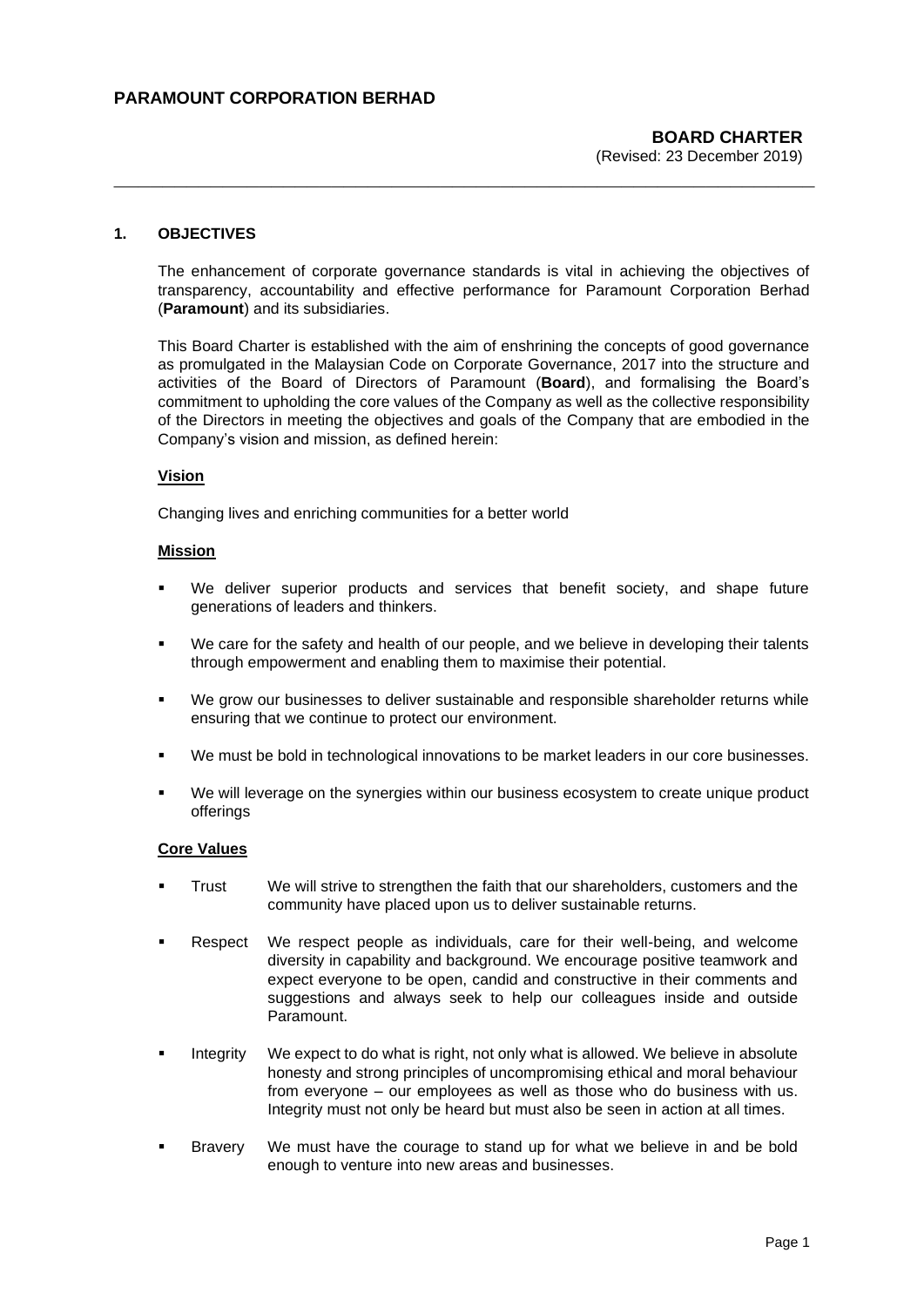• Energy We embrace the future with vitality and vigour, exhibiting innovativeness and entrepreneurship in the true spirit upon which the company was founded.

**\_\_\_\_\_\_\_\_\_\_\_\_\_\_\_\_\_\_\_\_\_\_\_\_\_\_\_\_\_\_\_\_\_\_\_\_\_\_\_\_\_\_\_\_\_\_\_\_\_\_\_\_\_\_\_\_\_\_**

This Charter serves as a reference point for Board activities and should not be construed as a blueprint for Board operations. Just as each organisation has its own corporate culture, the dynamics of each Board are unique. The dynamics shift as the composition of the Board changes, and the Directors of the Company should always be open to new opportunities and ready to confront new challenges brought about by the changes.

This Charter is designed to provide guidance and clarity for Directors and management regarding the role of the Board and its committees, the requirements of Directors in carrying out their stewardship role and in discharging their duties as well as the Board's operating practices. This Charter does not overrule or pre-empt all statutory requirements that are stipulated in the Companies Act, 2016, the Income Tax Act 1967 or such other relevant statutes, including the conduct of the Board as set out in the Company's Constitution.

# **2. INTERPRETATION**

In this Charter, the words appearing in the left column of the following table shall bear the meanings in the right column:

|   | Act                         | Companies Act, 2016                                               |
|---|-----------------------------|-------------------------------------------------------------------|
| ٠ | Board                       | Board of Directors of the Company                                 |
| ٠ | Bursa Malaysia              | Bursa Malaysia Securities Berhad                                  |
| ٠ | Charter                     | this Board Charter                                                |
| ٠ | <b>Directors</b>            | Directors of Paramount                                            |
| ٠ | Group CEO                   | Chief Executive Officer of the Company and Group                  |
| ٠ | Chairman                    | Chairman of the Board                                             |
| ٠ | <b>Company Secretary</b>    | Secretary of the Board                                            |
| ٠ | Group                       | Paramount and its subsidiaries                                    |
| п | Independent Non-Executive   | as defined in the Listing Requirements                            |
|   | Director or <b>INED</b>     |                                                                   |
| ٠ | <b>Listing Requirements</b> | the Listing Requirements of Bursa Malaysia                        |
| п | MCCG                        | Malaysian Code on Corporate Governance, 2017                      |
| ٠ | Paramount or the Company    | <b>Paramount Corporation Berhad</b>                               |
|   | management                  | a team of management personnel of the Company<br>and/or the Group |
| п | shareholders                | : shareholders of the Company                                     |

Words importing the masculine gender only shall include the female gender.

# **3. ROLE OF THE BOARD**

3.1 The Board is responsible for the stewardship of the Company's businesses and affairs on behalf of the shareholders with a view to enhance the Company's long-term shareholder value whilst taking into account the interests of other stakeholders, and maintaining high standards of transparency, accountability and integrity.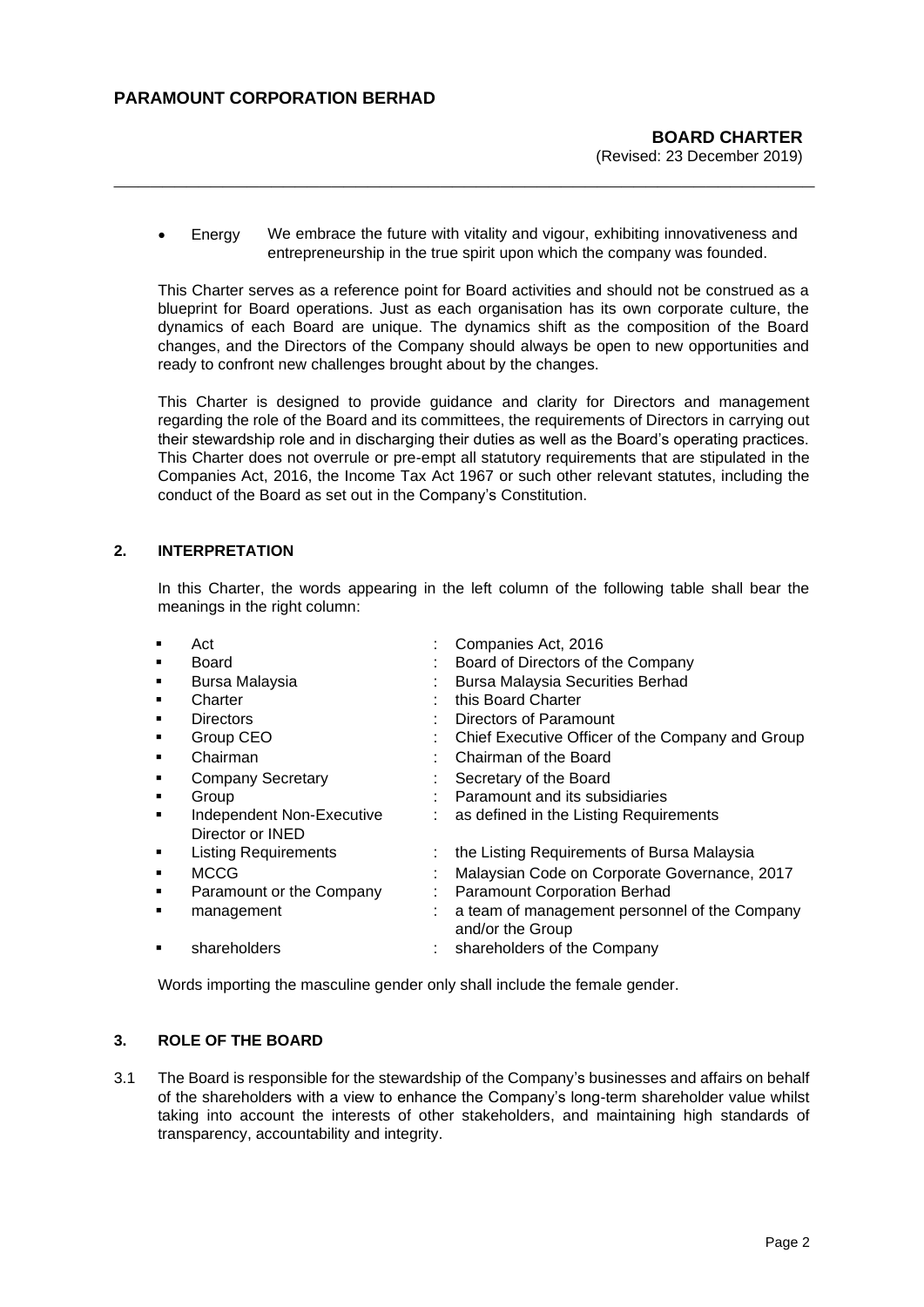# **BOARD CHARTER**

(Revised: 23 December 2019)

3.2 The Board reserves a formal schedule of matters for its decision to ensure that the direction and control of the Group is firmly in its hands, which matters include:

**\_\_\_\_\_\_\_\_\_\_\_\_\_\_\_\_\_\_\_\_\_\_\_\_\_\_\_\_\_\_\_\_\_\_\_\_\_\_\_\_\_\_\_\_\_\_\_\_\_\_\_\_\_\_\_\_\_\_**

- i) strategic and sustainability considerations;
- ii) performance reviews;
- iii) material acquisition and disposal of assets;
- iv) capital expenditure;
- v) authority levels;
- vi) treasury policies;
- vii) risk management policies and framework;
- viii) appointment of external auditors;
- ix) announcements to Bursa Malaysia;
- x) approval of the Company's consolidated financial statements, financing and borrowing activities;
- xi) regulatory compliances;
- xii) internal control policies and framework.
- 3.3 The Board shall establish an internal audit function, which is independent of the activities it audits, and identify a Head of Internal Audit who reports directly to the Audit Committee.
- 3.4 The principal responsibilities of the Board are:
	- i) to review and adopt a strategic plan, addressing the sustainability of the businesses of the Group;
	- ii) to oversee the conduct of the Group's businesses and evaluate whether or not the businesses are being properly managed;
	- iii) to identify principal business risks faced by the Group and to ensure implementation of appropriate systems to manage such risks;
	- iv) to consider and implement succession planning, including appointing, training, fixing the compensation of and, where appropriate, replacing members of the Board and Executive Directors;
	- v) to develop and implement an investor relations programme or shareholder communications policy for the Company;
	- vi) to review the adequacy and the integrity of the Group's risk management and internal control framework as well as management information system, including systems for compliance with applicable laws, regulations, rules, directives and guidelines;
	- vii) to determine the remuneration of the Company's Executive and Non-Executives, with the individuals concerned abstaining from discussing their own remuneration; and
	- viii) to ensure that the Group adheres to high standards of ethics and corporate behaviour with reference to the Directors' Code of Ethics and the Company's Code of Business Conduct and Ethics.
- 3.5 In overseeing the conduct of the Group's businesses, the Board shall ensure that an appropriate financial planning, operating and reporting framework, as well as an embedded risk management and internal control framework, is established. Elements of this combined framework include the business plan and budget, financial statements, performance review reports, risk management reports and internal audit reports.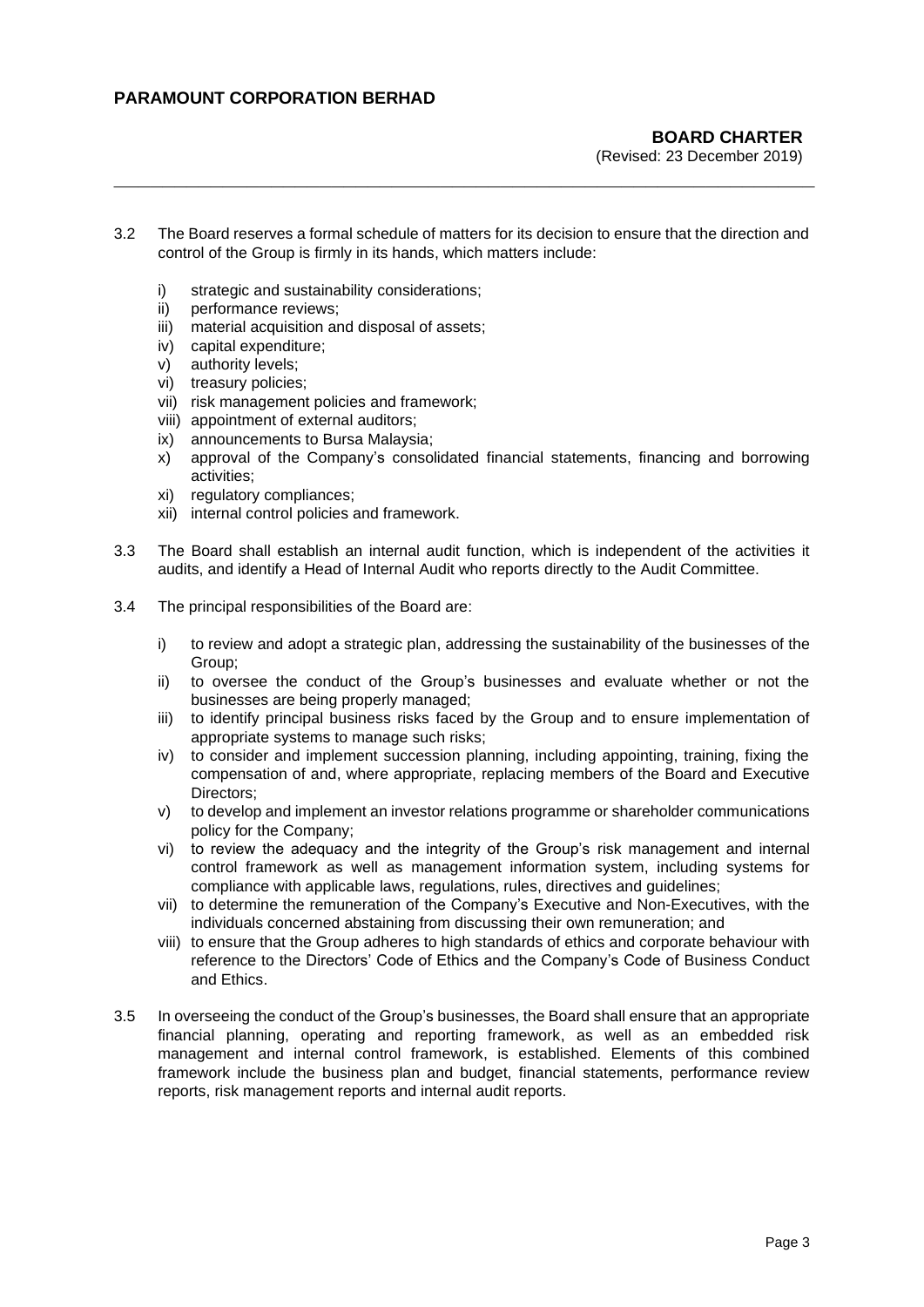#### **4. BOARD STRUCTURE**

#### **4.1. Board Balance and Mix**

i) The Board recognises the importance of independence and objectivity in its decision making process. To achieve this objective, at least one-third of the Board shall consist of Independent Non-Executive Directors (**INED**). Where the Chairman of the Board is not an INED, the Board should comprise a majority of INED's to ensure a balance of power and authority on the Board.

**\_\_\_\_\_\_\_\_\_\_\_\_\_\_\_\_\_\_\_\_\_\_\_\_\_\_\_\_\_\_\_\_\_\_\_\_\_\_\_\_\_\_\_\_\_\_\_\_\_\_\_\_\_\_\_\_\_\_**

- ii) The Company's Articles of Association allow a minimum of three (3) and a maximum of fifteen (15) Directors. It is important for the Board to keep its size at a reasonable level. Boards that are too small or too large may significantly limit the level of individual participation, involvement and effectiveness. The Board shall, from time to time, examine its size and composition as well as the impact of its number and diversity, including gender diversity, on the Board's effectiveness.
- iii) The Board also recognises the importance of having a clearly accepted division of power and responsibilities at the head of the Company to promote accountability and to facilitate a division of responsibilities. For this purpose, the office of Chairman of the Board and Group CEO shall be held by two different individuals.
- iv) The Board recognises the need for its composition to reflect a range of skills and expertise. High levels of professional skills and appropriate personal qualities are pre-requisites for directorship. Without limiting the foregoing, the qualifications for Board membership are:
	- a) ability to make informed business decisions and recommendations;
	- b) entrepreneurial talent for contributing to the creation of shareholders value;
	- c) relevant experience;
	- d) ability to appreciate the wider picture;
	- e) ability to ask probing operational related questions;
	- f) high ethical standards in dealing with potential conflict of interest situations;
	- g) sound practical sense, and
	- h) a commitment to serve the Company with due diligence and integrity.

In addressing this, the Board shall consider the recommendations of the Nominating Committee pertaining to nominees for directorship in the Company.

- v) For the assessment and selection of Directors, the Nominating Committee shall consider the potential Director's character, experience, competence, integrity and time as well as the following factors:
	- a) skills, knowledge, expertise and experience;
	- b) professionalism;
	- c) commitment;
	- d) contribution and performance;
	- e) integrity; and
	- f) in the case of candidates for the position of an INED, the Board shall also evaluate the candidate's ability to discharge such responsibilities and/or functions as are expected of an INED.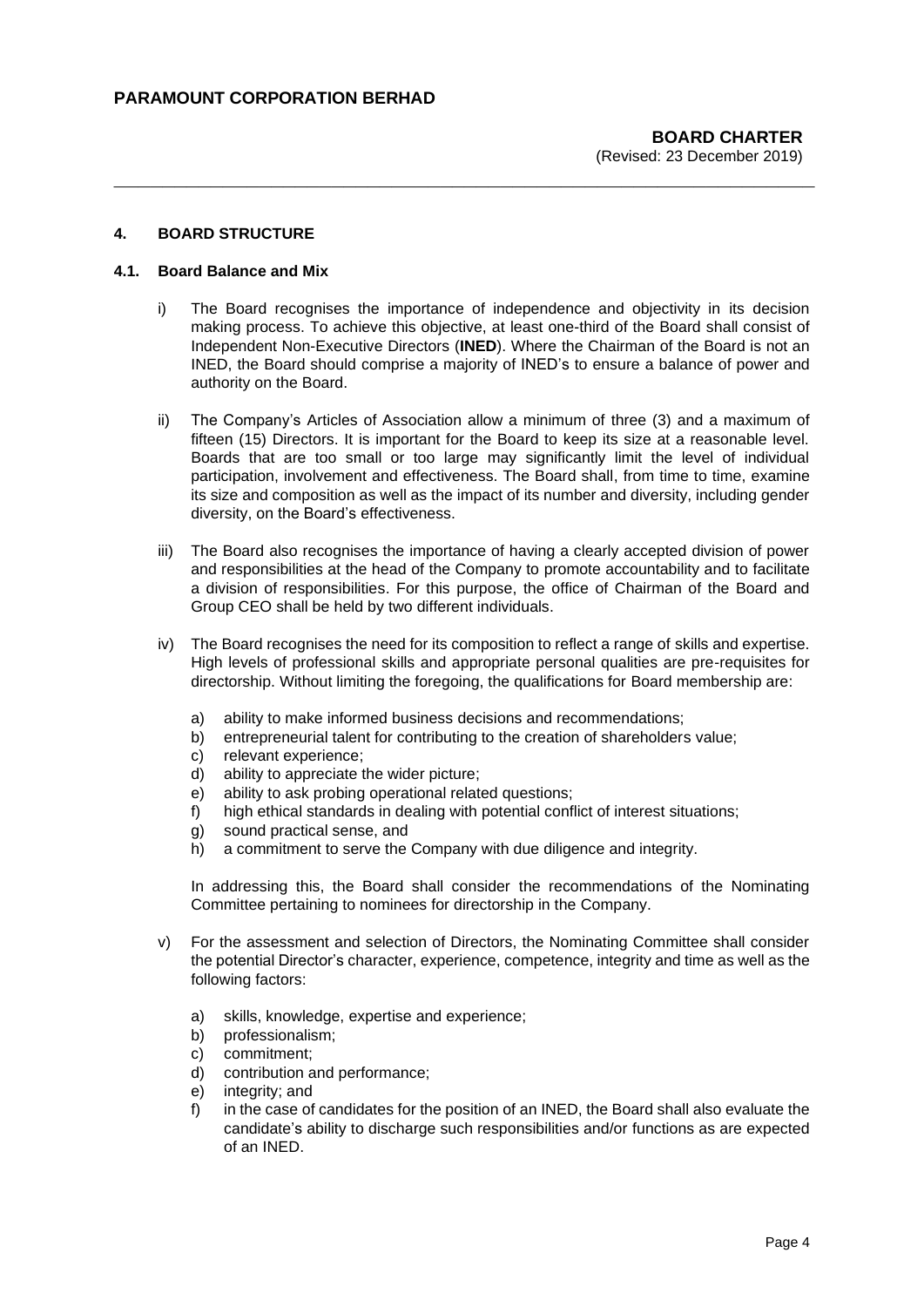vi) The Board identifies and appoints from amongst its members a Senior Independent Non-Executive Director, to whom the concerns of Directors and shareholders may be conveyed. The name of the Senior Independent Non-Executive Director shall be disclosed in the annual reports of the Company.

**\_\_\_\_\_\_\_\_\_\_\_\_\_\_\_\_\_\_\_\_\_\_\_\_\_\_\_\_\_\_\_\_\_\_\_\_\_\_\_\_\_\_\_\_\_\_\_\_\_\_\_\_\_\_\_\_\_\_**

#### **4.2 Role of the Chairman**

The Chairman carries out a leadership role in the conduct of the Board and its relations to shareholders and other stakeholders. The Chairman is primarily responsible for the following:

- i) representing the Board to shareholders and ensuring that appropriate steps are taken to provide effective communication with stakeholders so that their views are communicated to the Board as a whole;
- ii) instilling the practice of good corporate governance, and leading the board in establishing and ensuring the adequacy and integrity of the governance process;
- iii) Leading the Board in its oversight on management by maintaining regular dialogue with the Group CEO over operational matters and consulting with the other members of the Board promptly over matters, if any, that the Chairman may deem as major concerns to the Company and/or the Group;
- iv) providing leadership so that the Board can perform its functions effectively by:
	- a) setting the agenda for Board meetings;
	- b) ensuring that the Board members receive complete and accurate information in a timely manner to facilitate informed decision-making;
	- c) leading all Board meetings and Board discussions;
	- d) ensuring that no Director, whether Executive or Non-Executive, dominates the Board discussions;
	- e) ensuring that appropriate discussions take place and that relevant opinions amongst the Board members are forthcoming;
	- f) ensuring that the Board discussions result in logical and understandable outcomes;
	- g) ensuring that all Directors are enabled and encouraged to participate at Board meetings;
	- h) ensuring that Executive Directors look beyond their executive functions and accept their full share of the responsibility of governance;
	- i) guiding and mediating the Board's actions with respect to organisational priorities and governance concerns; and
- v) performing such other functions as may be assigned by the Board from time to time.

### **4.3 Role of the Executive and Non Executive Directors**

Executive Directors are, as employees, involved in the day-to-day management of the Company and Group whilst Non-Executive Directors are Directors:

i) who do not have any direct or indirect pecuniary interest in the Company other than their Directors' emoluments as approved by the shareholders and their 'permitted' shareholdings in the Company;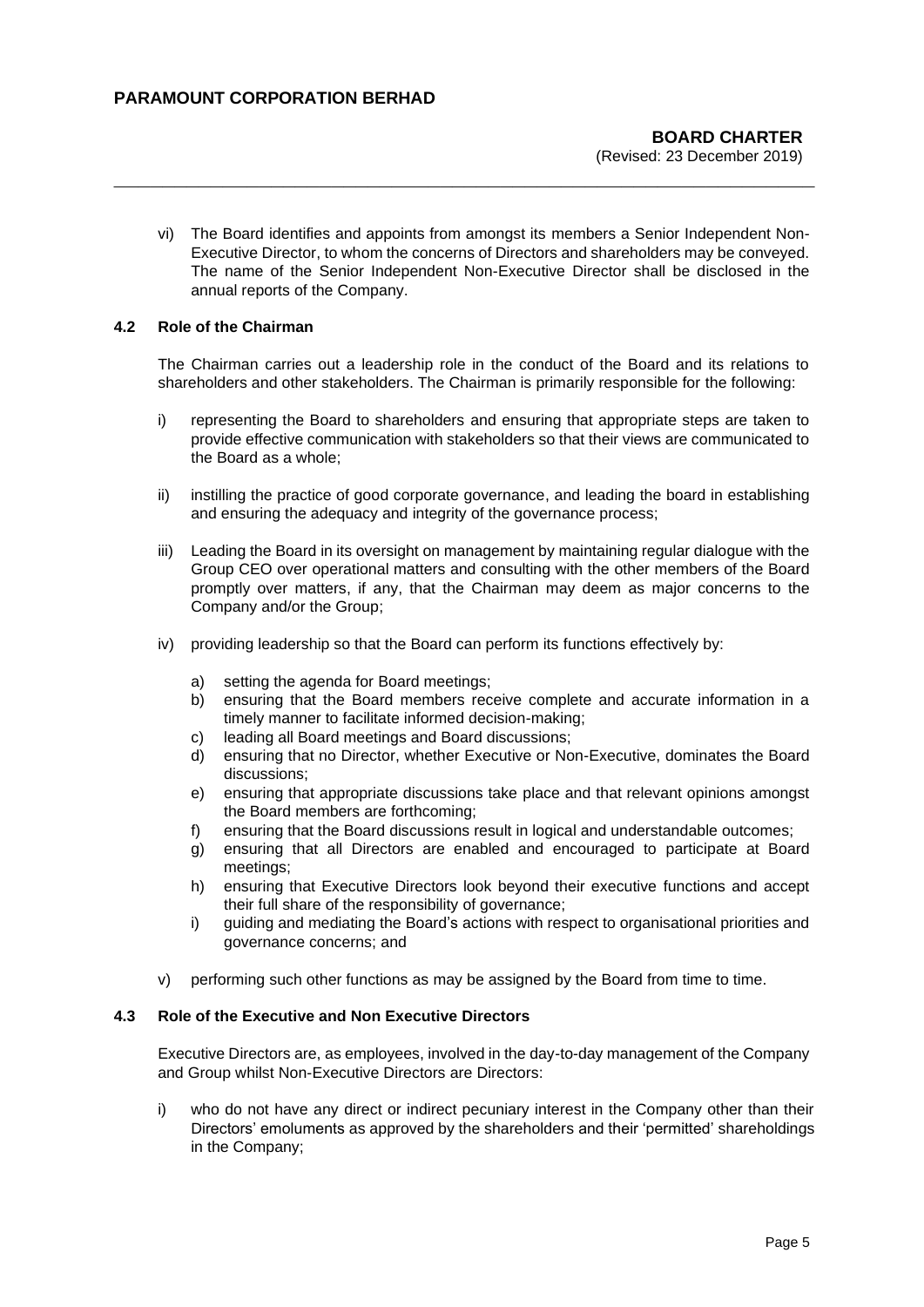ii) who are not employees of the Company or affiliated with it in any other way and are not involved in the day-to-day running of the Group's businesses but may have pecuniary interest; or

**\_\_\_\_\_\_\_\_\_\_\_\_\_\_\_\_\_\_\_\_\_\_\_\_\_\_\_\_\_\_\_\_\_\_\_\_\_\_\_\_\_\_\_\_\_\_\_\_\_\_\_\_\_\_\_\_\_\_**

iii) who are not employees of the Company but are standing as nominees for substantial shareholders.

The Act makes no distinction between Executive and Non-Executive Directors in terms of the legal duties that are imposed on Directors.

Non-Executive Directors may act as a bridge between management, shareholders and other stakeholders. They should provide the relevant checks and balances, focusing on the interests of shareholders and other stakeholders, and ensuring that high standards of corporate governance are applied.

#### **4.4 Role of Independent Non-Executive Directors**

INED's are essential for protecting the interests of shareholders in that they provide detached impartiality to the Board's decision making process. Since INED's do not have any conflict of interest, they ought to, in the discharge of their duties, approach approvals for transactions or other matters, that are being sought at the Board level with a watchful eye and with an inquiring mind.

INED's are especially important in areas where the interests of management, the Company and/or shareholders diverge, such as executive performance and remuneration, related party transactions and audit.

It is important to bear in mind that Bursa Malaysia emphasises that even if a person does not fall within any of the disqualifying indicators as defined in the Listing Requirements, the Directors and the Board must give effect to the spirit, intention and purpose of the definition of an INED. There must be a conscious application of the test on whether an INED is able to exercise independent judgment and act in the best interest of the Company.

The attributes of collegial yet independent decision-making vested in INED's will be determined in part by the character of the individual INED's and that of the whole ethos of the Board.

#### **4.5 Role of the Senior Independent Non Executive Director**

In addition to being the designated Director to whom concerns on the Company may be conveyed, the Senior INED shall play the role as a sounding board for the Chairman, as an intermediary for other Directors when necessary, and as a point of contact for shareholders and other stakeholders.

#### **4.6 Role of the Group CEO**

- i) The position of Group CEO, in essence, is to ensure the effective implementation of the Group's strategic plan and policies established by the Board as well as to manage the daily conduct of the Group's businesses and to ensure its smooth operations.
- ii) The Group CEO is accountable to the Board for the achievement of the Group's goals and objectives, and he is accountable to the Board for the observance of management's authority limits.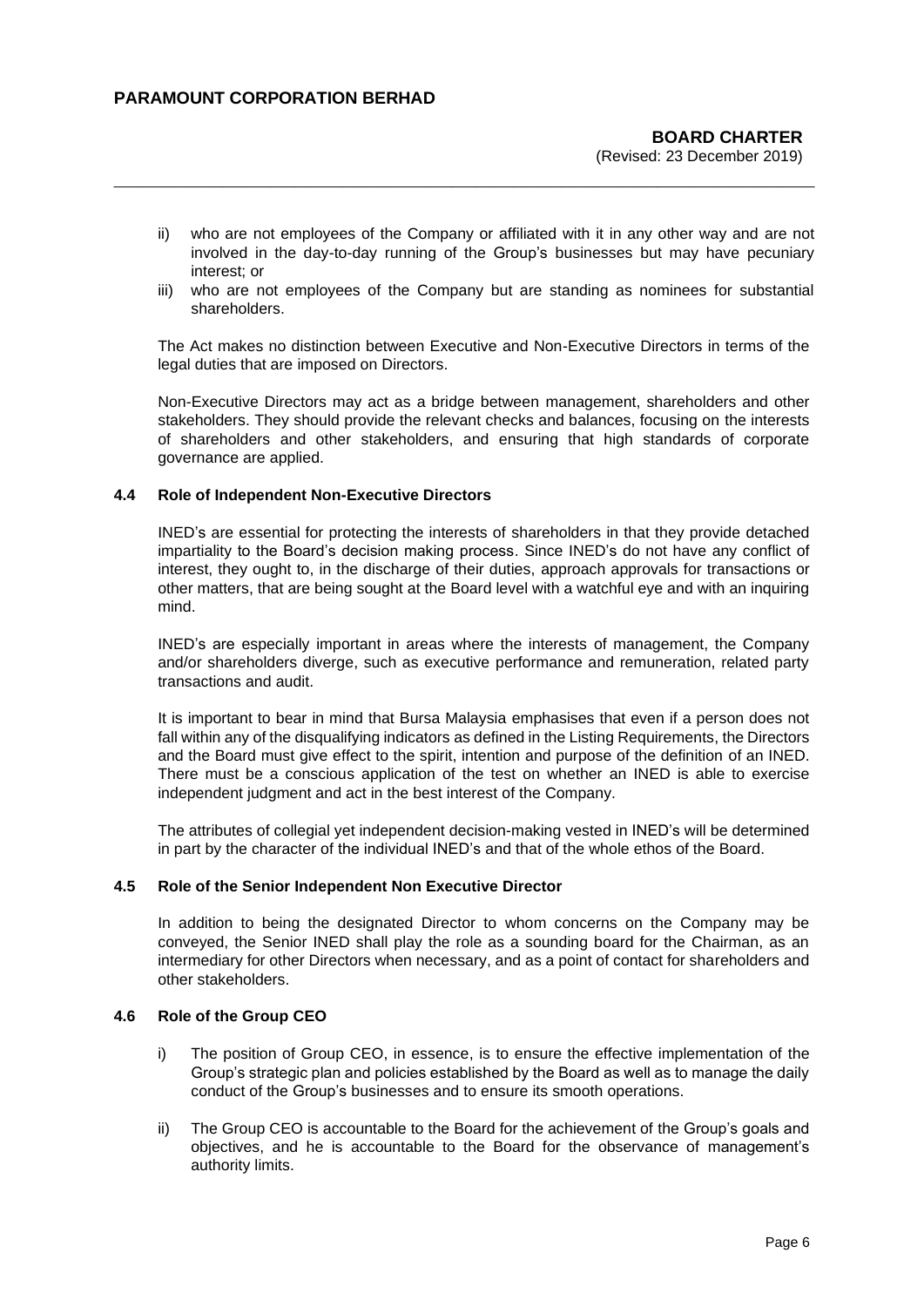iii) At each of the scheduled Board meetings, the Board should expect to receive from the Group CEO:

**\_\_\_\_\_\_\_\_\_\_\_\_\_\_\_\_\_\_\_\_\_\_\_\_\_\_\_\_\_\_\_\_\_\_\_\_\_\_\_\_\_\_\_\_\_\_\_\_\_\_\_\_\_\_\_\_\_\_**

- a) summary reports on the performance and activities of the Group and specific proposals for capital expenditure, acquisitions and disposals; and
- b) such assurances as the Board considers necessary to confirm that management's authority limits are being observed.
- iv) The Group CEO is expected to act within all specific authorities delegated to him by the Board.
- v) Generally, the Group CEO is responsible for the following:
	- a) executive management of the Group's businesses, covering, inter-alia, the development of a sustainable strategic plan, an annual business plan and budget, performance benchmarks to gauge management's performance, and an analysis of management's reports;
	- b) developing long-term strategic and short-term profit plans, designed to ensure that the Group's requirements for growth, profitability and return on capital are achieved;
	- c) directing and controlling all aspects of the Group's business operations in a cost effective manner;
	- d) effectively overseeing the human resource of the Group with respect to key positions, and ensuring the general well-being of employees, including the determination of remuneration as well as the terms and conditions of employment for senior management personnel and issues pertaining to discipline of employees;
	- e) effectively representing the interests of the Group with major customers, the government and its agencies, and industries at large to ensure general goodwill towards the Group and cooperation in the Group's planned developments;
	- f) assuring that the Group's corporate identity, products and services are of high standards and are reflective of the market environment;
	- g) providing assistance to members of the Audit, Nominating, Remuneration and Board Risk Management Committees, as and when required, in the discharge of their duties; and
	- h) assisting the Chairman in organising the agenda for Board meetings and information needed by the Board for deliberation at the Board meetings.

In discharging the above responsibilities, the Group CEO is free to delegate such appropriate functions to any other management personnel, who shall report directly to him.

# **4.7 Tenure of Directors**

i) All Directors shall retire at least once in every three (3) years but shall be eligible for reelection provided that all Directors above the age of 75 years and all INED who have served on the Board for more than 12 years shall not be eligible for re-election.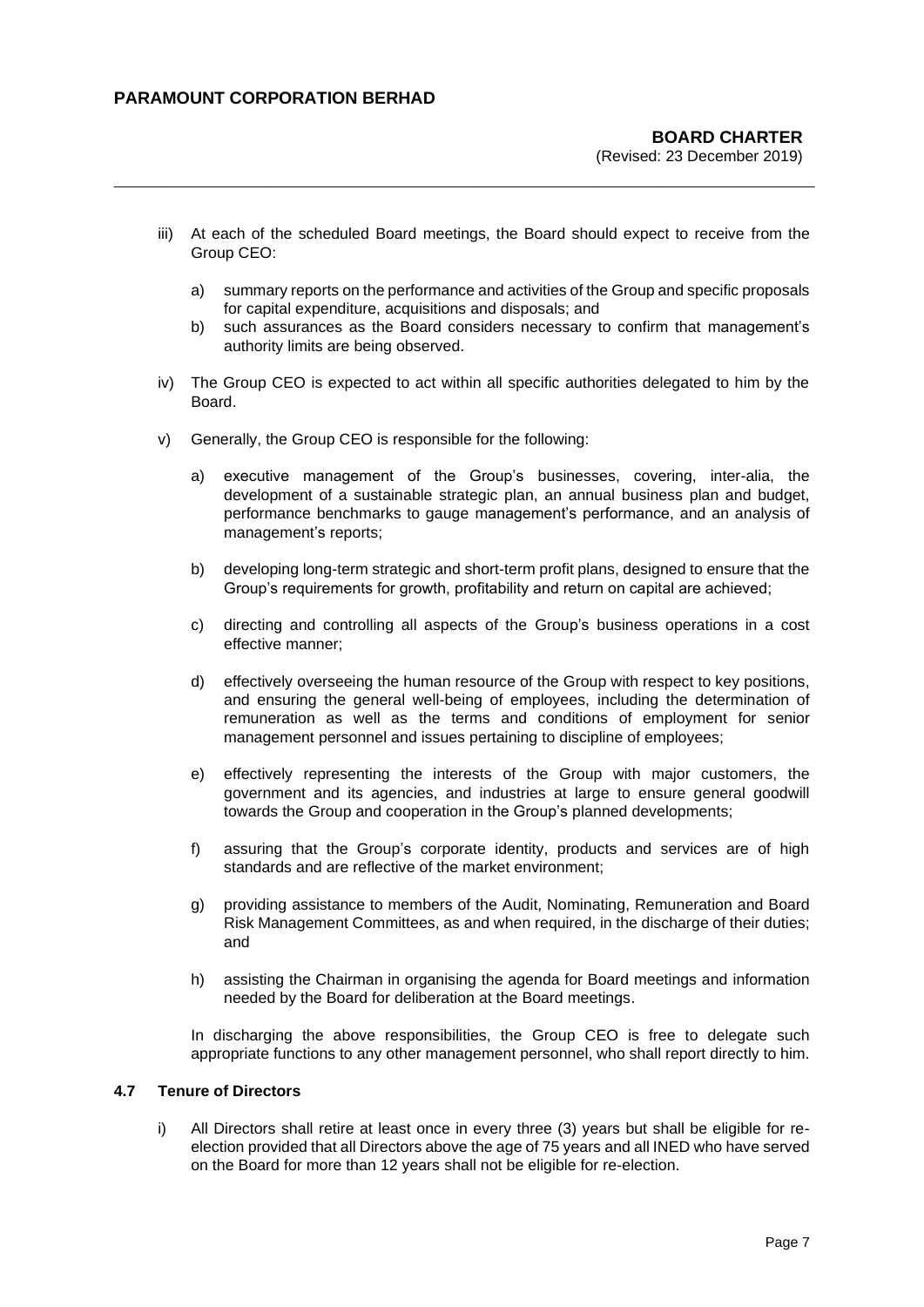ii) Shareholders' approval shall be obtained annually for an INED who has served for a period of more than nine years to remain in office as an INED up to the twelfth year, after which time, his tenure of service on the Board shall expire at the nearest annual general meeting of the Company.

**\_\_\_\_\_\_\_\_\_\_\_\_\_\_\_\_\_\_\_\_\_\_\_\_\_\_\_\_\_\_\_\_\_\_\_\_\_\_\_\_\_\_\_\_\_\_\_\_\_\_\_\_\_\_\_\_\_\_**

#### **4.8 Company Secretary**

- i) The appointment and removal of the Company Secretary is a matter for the Board as a whole. The Board recognises the fact that the Company Secretary should be suitably qualified and capable of carrying out the duties required for the post.
- ii) The key role of the Company Secretary is to provide advice to the Board and the Board Committees on their responsibilities in accordance with applicable laws and regulations and their respective terms of reference to enhance the effective functioning of the Board and the Board Committees.
- iii) The primary responsibilities of the Company Secretary shall include:
	- a) ensuring that all Board procedures and applicable rules and best practices are observed, including the compilation of all meeting materials for circulation to the Directors at least five (5) business days prior to the Board and Board Committee meetings;
	- b) maintaining records of the Board and ensuring effective management of the Company's statutory records;
	- c) preparing comprehensive minutes to document Board proceedings and ensuring that deliberations and decisions are accurately recorded;
	- d) monitoring corporate governance developments and assisting the Board in applying the governance practices;
	- e) facilitating the induction of new Directors and assisting in arrangements for Directors' continuous professional development (**CPD**) programmes; and
	- f) carrying out such other functions as directed by the Board from time to time.

#### **4.9 Board Committees**

The Board reserves the right to establish committees from time to time in the discharge of its duties and responsibilities. Where a committee is formed, specific terms of reference of the committee shall be established in writing to cover matters such as the objectives, composition, functions and authority of the committee.

The following four Board Committees shall be established with written specific terms of reference:

### i) **Audit Committee**

The Audit Committee assists and supports the Board's responsibility in overseeing the Group's operations by providing a means for review of the Group's processes for producing financial data, its internal controls and the independence of external as well as internal auditors. The terms of reference of the Audit Committee are annexed hereto as **Appendix I**.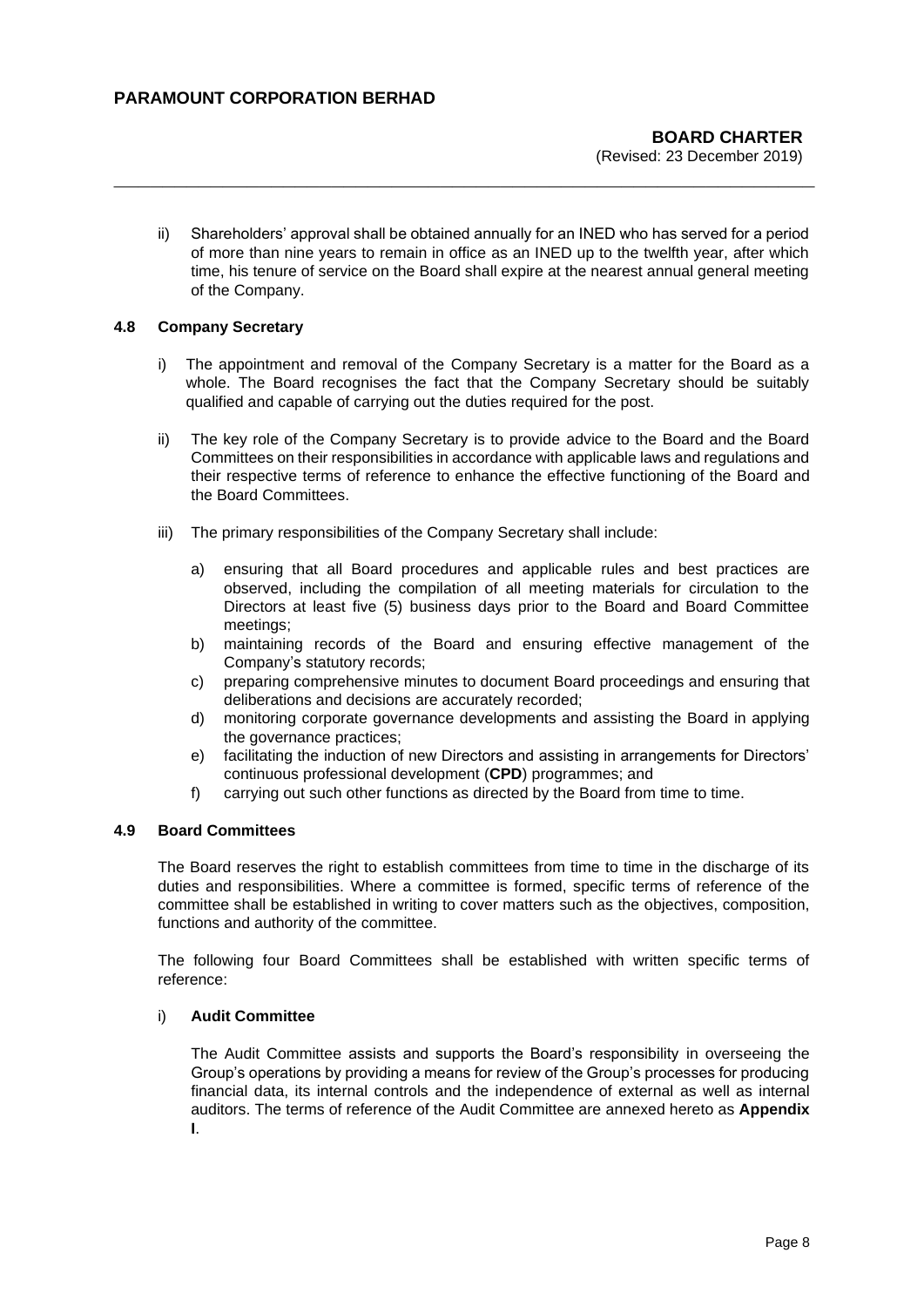#### ii) **Nominating Committee**

The Nominating Committee oversees matters relating to the nomination of new Directors, the Board's composition and its required mix of skills, the Board's succession and diversity plans, CPD programmes attended by the Directors, the annual self and peer assessment of Directors, the Board, the Board Committees, the Chairman and the Group CEO. It also assesses the eligibility of Directors for re-election or reappointment by the shareholders. The terms of reference of the Nominating Committee are annexed hereto as **Appendix II.**

**\_\_\_\_\_\_\_\_\_\_\_\_\_\_\_\_\_\_\_\_\_\_\_\_\_\_\_\_\_\_\_\_\_\_\_\_\_\_\_\_\_\_\_\_\_\_\_\_\_\_\_\_\_\_\_\_\_\_**

#### iii) **Remuneration Committee**

The Remuneration Committee is primarily responsible for recommending to the Board the remuneration of Executive Directors, Non-Executive Directors and senior management in all its forms, drawing from outside advice if necessary. The terms of reference of the Remuneration Committee are annexed hereto as **Appendix III**.

#### iv) **Board Risk Management Committee**

The Board Risk Management Committee assists the Board in fulfilling its duty to ensure that adequate measures are put in place to address and manage the principal risks of the Group. The terms of reference of the Board Risk Management Committee are annexed hereto as **Appendix IV**.

#### **4.10 The Board's Relationship with Shareholders and Stakeholders**

- i) The Board shall maintain an effective communications policy that enables both the Board and management to communicate effectively with shareholders, other stakeholders and the general public.
- ii) It is the role of the Board to ensure that all general meetings of the Company are conducted in an efficient manner and serve as a crucial mechanism for shareholder communications. Key ingredients behind this include the supply of comprehensive and timely information to the shareholders and the encouragement of active participation at the general meetings. The Board will focus its efforts on the following best practices to enhance the effectiveness of the general meetings:
	- a) ensures that each item of special business included in the notice is accompanied by a full explanation on the effects of the proposed resolution;
	- b) ensures that the notice of meeting states which Directors are standing for re-election with a full explanation on the Board's proposal for the re-election, if necessary;
	- c) ensures that any proposed resolution to the shareholders for an INED to remain in office as an INED after having served the Board for more than nine years or twelve years, as the case may be, shall be accompanied by a justification of the said proposal;
	- d) ensures that the Chairman provides reasonable time for discussion at the general meetings, and where appropriate, the Chairman shall undertake to provide the enquirer with a written answer to any significant question which cannot be answered immediately;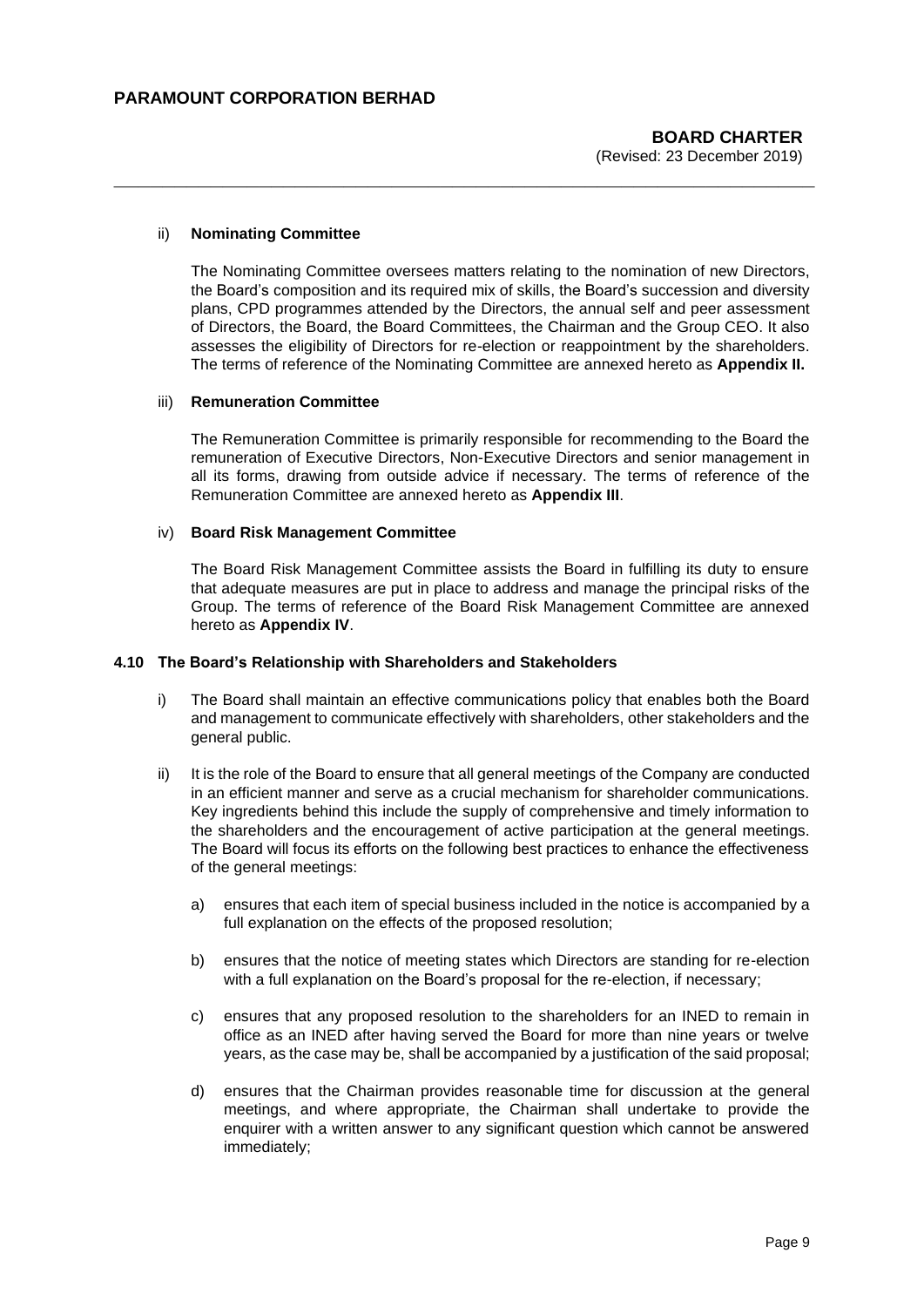- e) ensures that all proposed resolutions are put to voting by poll at the general meetings, and the poll results are announced before the conclusion of the meetings;
- f) ensures that there is a channel of communication through the Company Secretary on feedback and queries from shareholders; and
- g) ensures that the Chairman presides as the chairman of all general meetings.

**\_\_\_\_\_\_\_\_\_\_\_\_\_\_\_\_\_\_\_\_\_\_\_\_\_\_\_\_\_\_\_\_\_\_\_\_\_\_\_\_\_\_\_\_\_\_\_\_\_\_\_\_\_\_\_\_\_\_**

#### **5 BOARD PROCESSES**

#### **5.1 Board Meetings**

- i) Meetings of the Board will be conducted at least once in every quarter of the year. The Company Secretary shall prepare in advance and distribute to all Directors a proposed schedule for the meetings. The Company Secretary is encouraged to prepare an annual work plan to be disseminated to all Directors at the beginning of each year. The Company Secretary shall work with the Chairman and the Group CEO in developing the annual work plan.
- ii) Additional meetings may be convened by order of the Chairman or upon the request of any Director to table matters of urgency, and the Company Secretary shall upon receipt of such an order or request, despatch the notice of the meeting to all members of the Board within the notice period generally applied to all Board meetings as stipulated in this Charter.
- iii) The Chairman shall preside at all meetings of the Board. If Chairman is not present within half an hour, the Directors shall elect one (1) of their number to act as chairman of the meeting.
- iv) All Board members are required to attend the Board meetings. Senior management personnel may be invited to attend the meetings or specifically for items that are within their respective scope of responsibility. The Board may also invite external parties such as the external auditors, solicitors and consultants as and when the need arises. Questions arising at any meeting of the Board shall be decided by a majority of votes.
- v) Resolutions passed at a meeting or adjourned meeting of the Board shall be adopted by all Directors present. In the event decisions are required from the Board at intervals between the scheduled Board meetings, such matters shall be resolved by way of circular resolutions in writing, and such circular resolutions in writing shall be valid and effective as if they had been approved and adopted by all members of the Board at a Board meeting.
- vi) The Directors may participate in a Board meeting by way of telephone or video conferencing, and Directors who participate in the meeting in such a manner shall be deemed to be present in person at the meeting. The Directors participating in any such meeting shall be counted in the quorum for the meeting. All resolutions agreed upon by the Directors at such a meeting shall be deemed to be as effective as a resolution passed at a meeting of the Board duly convened and held provided that all information and documents must be made equally available to all participants prior to, at, or during the meeting.
- vii) A Director shall abstain from deliberation and voting on contracts or proposed contracts or arrangements in which he has a direct or indirect interest. A Director may vote on contracts or proposed contracts or arrangements with any company that is an associate company of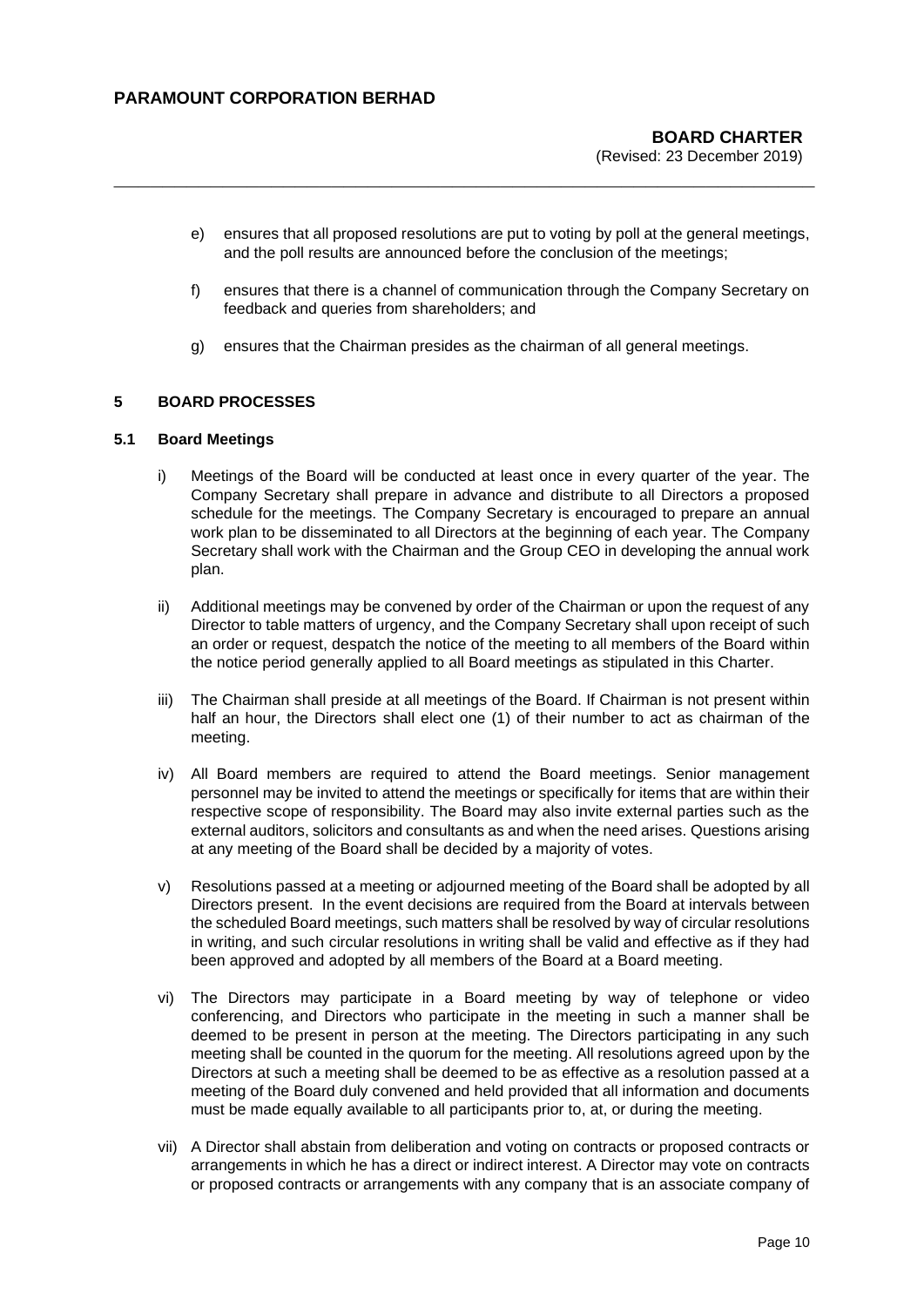Paramount provided that he does not have any interest as a shareholder of that associate company except as an officer of that associate company to represent Paramount's interest.

**\_\_\_\_\_\_\_\_\_\_\_\_\_\_\_\_\_\_\_\_\_\_\_\_\_\_\_\_\_\_\_\_\_\_\_\_\_\_\_\_\_\_\_\_\_\_\_\_\_\_\_\_\_\_\_\_\_\_**

### **5.2 Agenda**

- i) The notice of a Board meeting shall be given in writing at least five (5) business days, or shorter notice where it is unavoidable, prior to the meeting. The Chairman shall undertake the primary responsibility for determining the Board's agenda. The agenda shall include, amongst other things, matters specifically reserved for the Board's decision. The Company Secretary shall record the Board's deliberation on matters raised and decisions made at the Board meetings.
- ii) The agenda shall address high-priority strategic and operational matters, and the Chairman shall ensure that there is enough time for Board deliberation on the items tabled at the meetings. The agenda items shall be aligned with the overall objectives and goals of Company.

### **5.3 Meeting Papers**

- i) To allow sufficient time for Directors to peruse the relevant information needed for deliberation at the Board meetings, all Board papers and agenda items shall be circulated to the Directors at least five (5) business days prior to the meeting. Where there is a need to table a proposal, a brief statement on recommendations must be prepared and circulated to the Board members.
- ii) Minutes are prepared following a Board meeting and are circulated together with the Board papers for review and confirmation at the following meeting. The minutes of the meetings should accurately reflect the deliberations and decisions of the Board, including whether any Director had abstained from voting or deliberation on a particular matter.

#### **5.4 Access to Information**

- i) All reports, proposals and materials presented or submitted to the Board shall be kept by the Company Secretary, together with the minutes of the meetings, and are accessible to all Directors.
- ii) All Directors have the same right of access to information that is relevant to the performance of their duties and responsibilities, and any request for information that is in addition to those that have been duly circulated to all Directors shall be made in writing to the Chairman.

#### **5.5 Independent Professional Advice**

- i) The Board as well as any Director is entitled to obtain independent professional advice relating to the affairs of the Group or to his responsibilities as a Director.
- ii) If a Director considers such advice as necessary for the discharge of his duties and responsibilities and for the benefit of the Company, the Director shall first discuss it with the Chairman and, having done so, shall be free to proceed, where appropriate.
- iii) Subject to the prior approval of the Chairman, the cost of the advice will be reimbursed by the Company but the Director will ensure, so far as is practicable, that the cost is reasonable.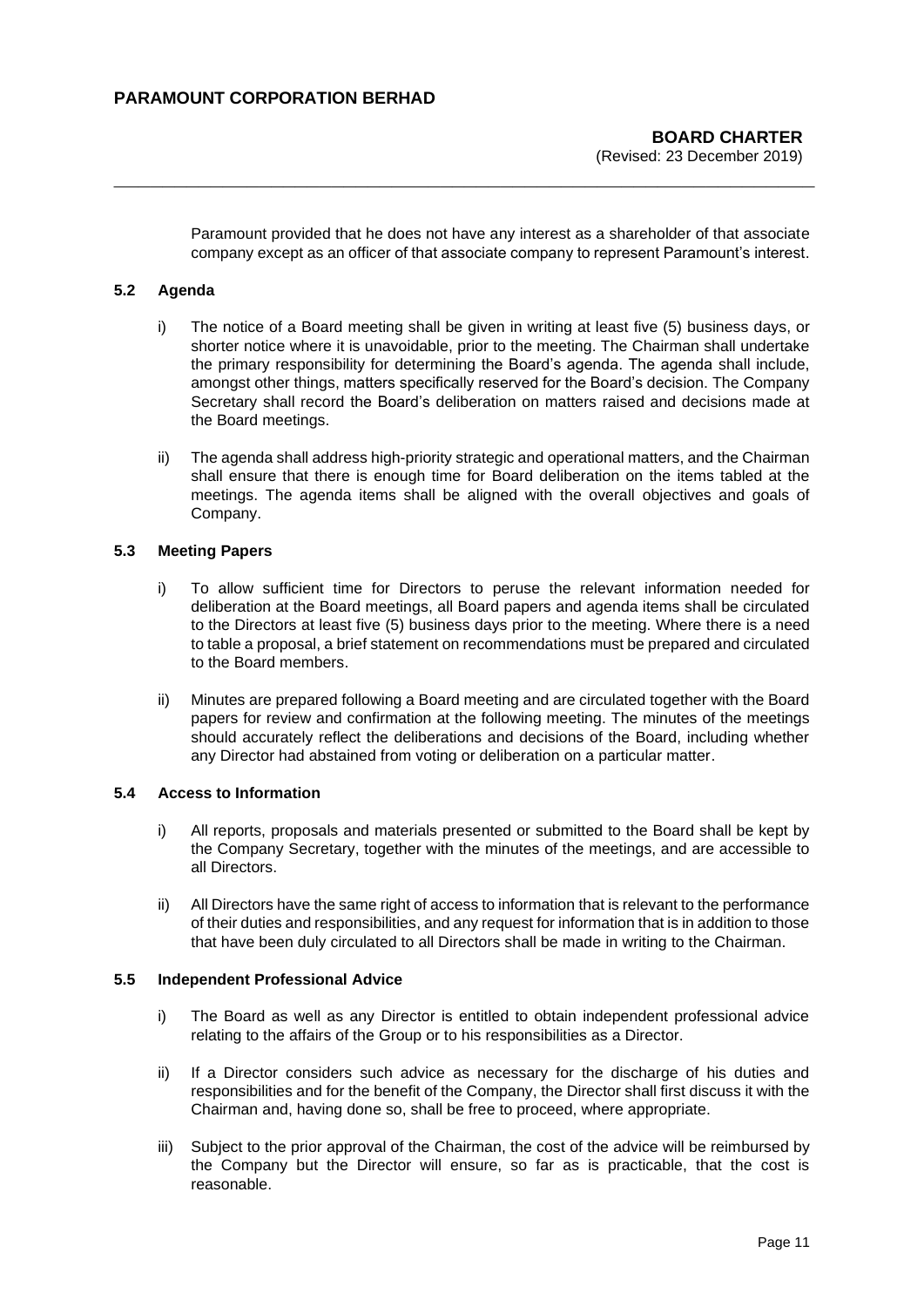#### **5.6 Appointment, Vacation of Office and Removal of Directors**

i) Upon the appointment of a Director, the said Director shall provide to Bursa Malaysia an undertaking prescribed by Bursa Malaysia within the required timeframe.

**\_\_\_\_\_\_\_\_\_\_\_\_\_\_\_\_\_\_\_\_\_\_\_\_\_\_\_\_\_\_\_\_\_\_\_\_\_\_\_\_\_\_\_\_\_\_\_\_\_\_\_\_\_\_\_\_\_\_**

- ii) A Director shall not be considered fit for directorship if he:
	- a) has been convicted by a court of law, whether in Malaysia or elsewhere, for an offence in connection with the promotion, formation or management of a Company;
	- b) has been convicted by a court of law, involving fraud or dishonesty where the conviction involved a finding that he has acted fraudulently or dishonestly; or
	- c) has been convicted by a court of law for an offence under the securities laws of Malaysia or the Act.

within a period of five (5) years from the date of conviction or if sentenced to imprisonment, from the date of release from prison.

- iii) The office of a Director shall become vacant if the Director:
	- a) ceases to be a Director by virtue of the Act;
	- b) resigns by notice in writing, which notice is sent to or left at the registered office of the Company;
	- c) is absent from more than 50% of the total number of Board meetings held in one financial year unless approval is obtained from Bursa Malaysia;
	- d) is removed from office as a Director by a resolution of the Company in a general meeting of which special notice has been given;
	- e) becomes of unsound mind or is a person whose estate is dealt with in any way under the law relating to mental disorder;
	- f) becomes bankrupt or makes any arrangement or composition with his creditors;
	- g) becomes prohibited from being a Director by reason of any order made under the provisions of the Act;
	- h) without the consent of the Company in general meeting holds any other office of profit under the Company;
	- i) is directly or indirectly interested in any contract or proposed contract with the Company and fails to declare the nature of his interest in the manner required by the Act; or
	- j) is convicted by a court of law, whether in Malaysia or elsewhere, in relation to the offences listed in paragraph 5.6 (ii) above.
- iv) Where a Director is removed from office, the Company must forward to Bursa Malaysia a copy of any written representation made by the Director at the same time as a copy of which is sent to the shareholders, unless not required pursuant to the Act.

#### **5.7 Induction Process and CPD Programmes**

- i) The objective of the induction process is to provide newly appointed Directors with a rapid and clear insight into the Group. The induction process may include the following:
	- a) sessions with other Directors, the Chairman, the Group CEO and the Company Secretary to gather further insights into and knowledge of the Company;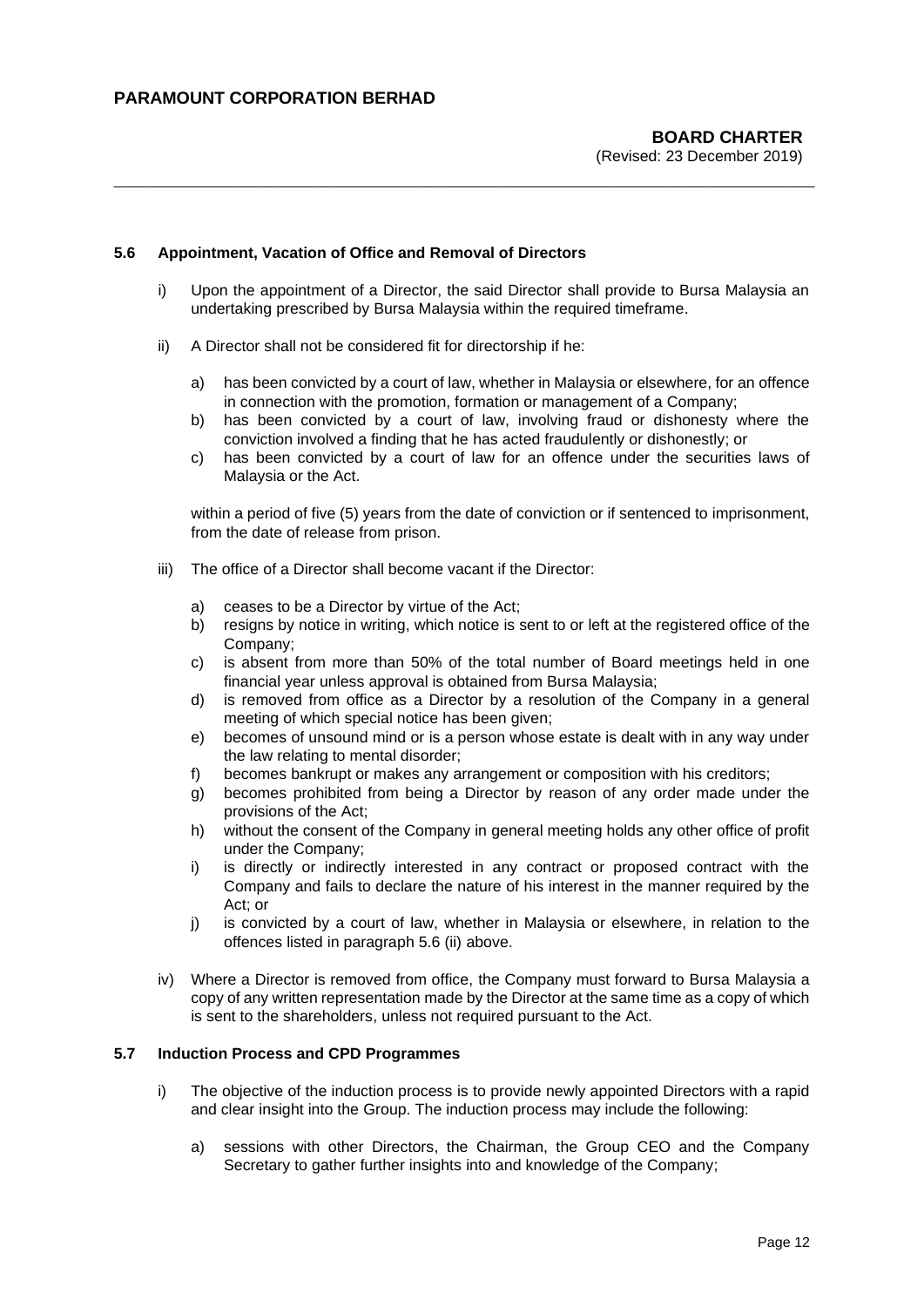# **BOARD CHARTER**

(Revised: 23 December 2019)

- b) access to a copy each of the minutes of the last three (3) Board meetings and Board Committee meetings, if applicable;
- c) visits to key business and project sites;
- d) presentations by key senior management personnel on operational activities.

**\_\_\_\_\_\_\_\_\_\_\_\_\_\_\_\_\_\_\_\_\_\_\_\_\_\_\_\_\_\_\_\_\_\_\_\_\_\_\_\_\_\_\_\_\_\_\_\_\_\_\_\_\_\_\_\_\_\_**

- e) All newly appointed Directors shall undergo the mandatory accreditation programme required by Bursa Malaysia.
- ii) CPD programmes are necessary to keep the Directors abreast of latest developments in the market place as well as regulatory requirements and best practices pertaining to the oversight function of Directors. This will enable the Directors to discharge their duties and responsibilities effectively. The Nominating Committee shall review the CPD needs of the Directors annually.
- iii) The costs of the induction programme, the mandatory accreditation programme and relevant CPD programmes shall be borne by the Company.

#### **5.8 Directors' External Commitments and Conflict of Interest**

- i) A Director who is in any way, whether directly or indirectly, interested in a contract or proposed contract with the Group shall declare his interest in accordance with the provisions of the Act.
- ii) The Director concerned shall not participate in all deliberations and shall abstain from voting on any matter in which he has an interest.
- iii) Should there be an actual, potential or perceived conflict of interest between the Group and a Director, or a person connected with a Director, the Director involved shall make full disclosure and act honestly in the best interest of the Company.
- iv) An actual, potential or perceived conflict of interest shall not necessarily disqualify an individual Director from the Board provided that full disclosure of the interest has been made in good faith and with due honesty.
- v) The Company shall ensure that the Directors have the character, experience, integrity, competence and time to effectively discharge their respective roles.
- vi) All Directors shall devote sufficient time to carry out their responsibilities, and are expected to commit at least four (4) days per year to attending Board or Board Committee meetings. The Board should obtain this commitment from the Directors at the time of their appointment to the Board.
- vii) The Directors shall notify the Chairman before accepting any new directorship in other public companies listed on Bursa Malaysia (**listed issuers**), and discuss with the Chairman as to whether his time commitment to the Company would be affected by the new directorship.
- viii) A Director shall not hold more than five (5) directorships in listed issuers or such lesser number as required by Bursa Malaysia.
- ix) All INED's shall make an annual declaration of independence and all Directors shall reaffirm their adherence to the requirements as outlined in the above paragraphs.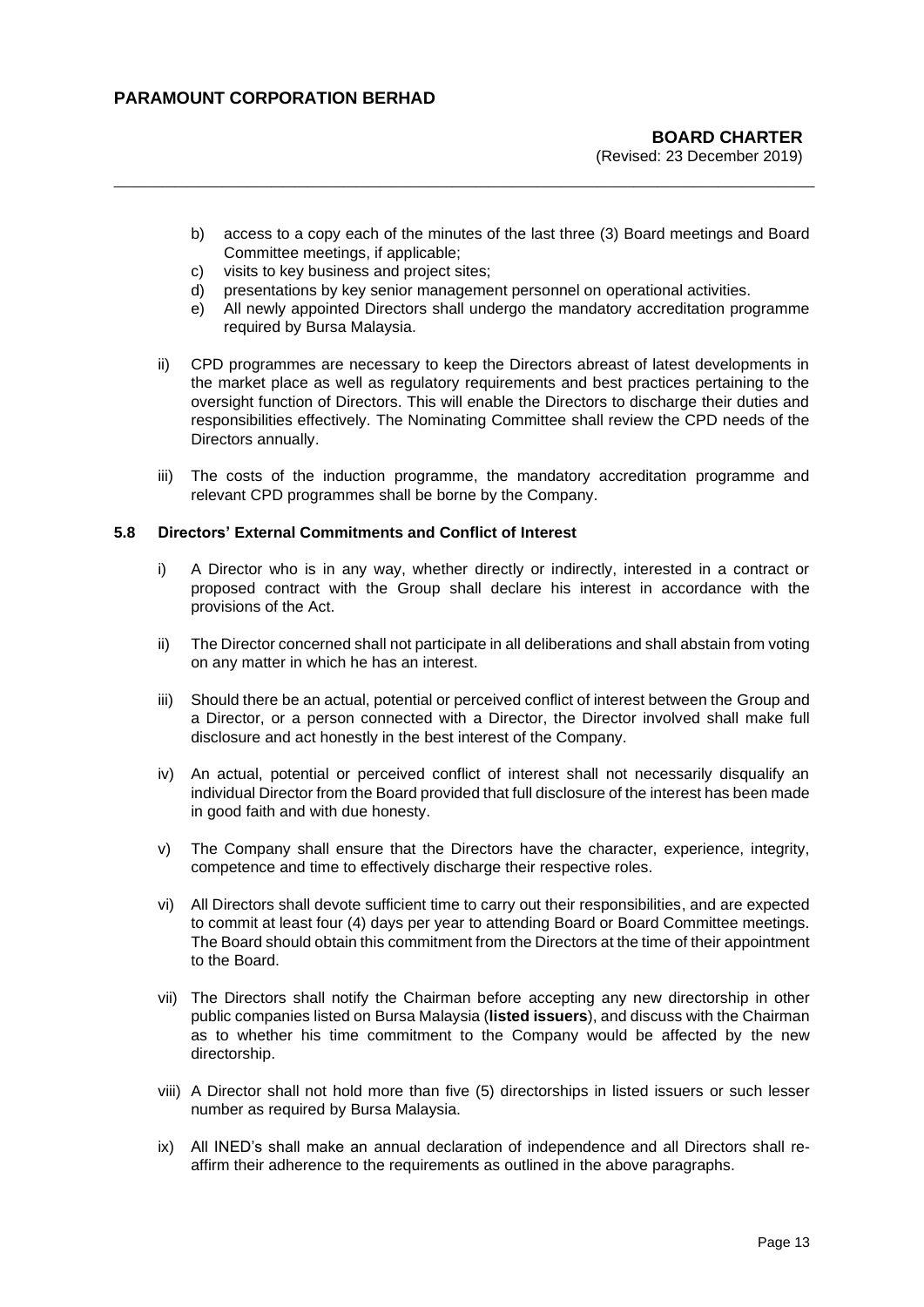#### **5.9 Representation of the Company**

i) The Board entrusts management to speak on behalf of the Company and to manage the communication of information to investors, other stakeholders and the public in an orderly and effective manner whilst adhering, at all times, to relevant laws and regulatory requirements. The Board authorises the Chairman and the Group CEO to be the Company's official spokespersons.

**\_\_\_\_\_\_\_\_\_\_\_\_\_\_\_\_\_\_\_\_\_\_\_\_\_\_\_\_\_\_\_\_\_\_\_\_\_\_\_\_\_\_\_\_\_\_\_\_\_\_\_\_\_\_\_\_\_\_**

ii) The Company shall consider the use of information technology in communicating with stakeholders, including a dedicated section for Investor Relations on the Company's website.

#### **5.10 The Company's and Management's Limits**

- i) The Board operates pursuant to the powers and is subject to the rules set out in the Company's Memorandum and Articles of Association.
- ii) Management is expected to act within all specific authorities delegated to it by the Board. In addition, management is expected to not cause or permit any practice, activity or decision that is contrary to commonly accepted good business practices or professional ethics.

#### **5.11 Directors' Code of Ethics**

The Board shall ensure that the Company upholds high standards of ethics and corporate behaviour. A governing board is in a position of trust, in that it holds in trust not only the organisation's physical and intellectual assets but also the efforts of their predecessors, and it preserves and grows these assets for the current and future generations. Its stewardship will protect the organisation from harm and steer it towards positive achievement.

In view thereof, the Directors should commit to serving the Company with due diligence and integrity by observing the code of conduct as outlined in the Directors' Code of Ethics duly formulated by the Board.

#### **6. REVIEW**

The Board shall review this Charter together with the Terms and Reference of the four Board Committees once in every three (3) years or as and when the need arises to ensure that it continues to remain relevant and effective in meeting the objectives as highlighted herein.

**\_\_\_\_\_\_\_\_\_\_\_\_\_\_\_\_\_\_\_\_\_\_\_\_\_\_\_\_\_\_\_\_\_\_\_\_\_\_\_\_\_\_\_\_\_\_\_\_\_\_\_\_\_\_\_\_\_\_\_\_\_\_\_\_\_\_\_\_\_\_\_\_\_\_\_\_\_\_\_\_\_**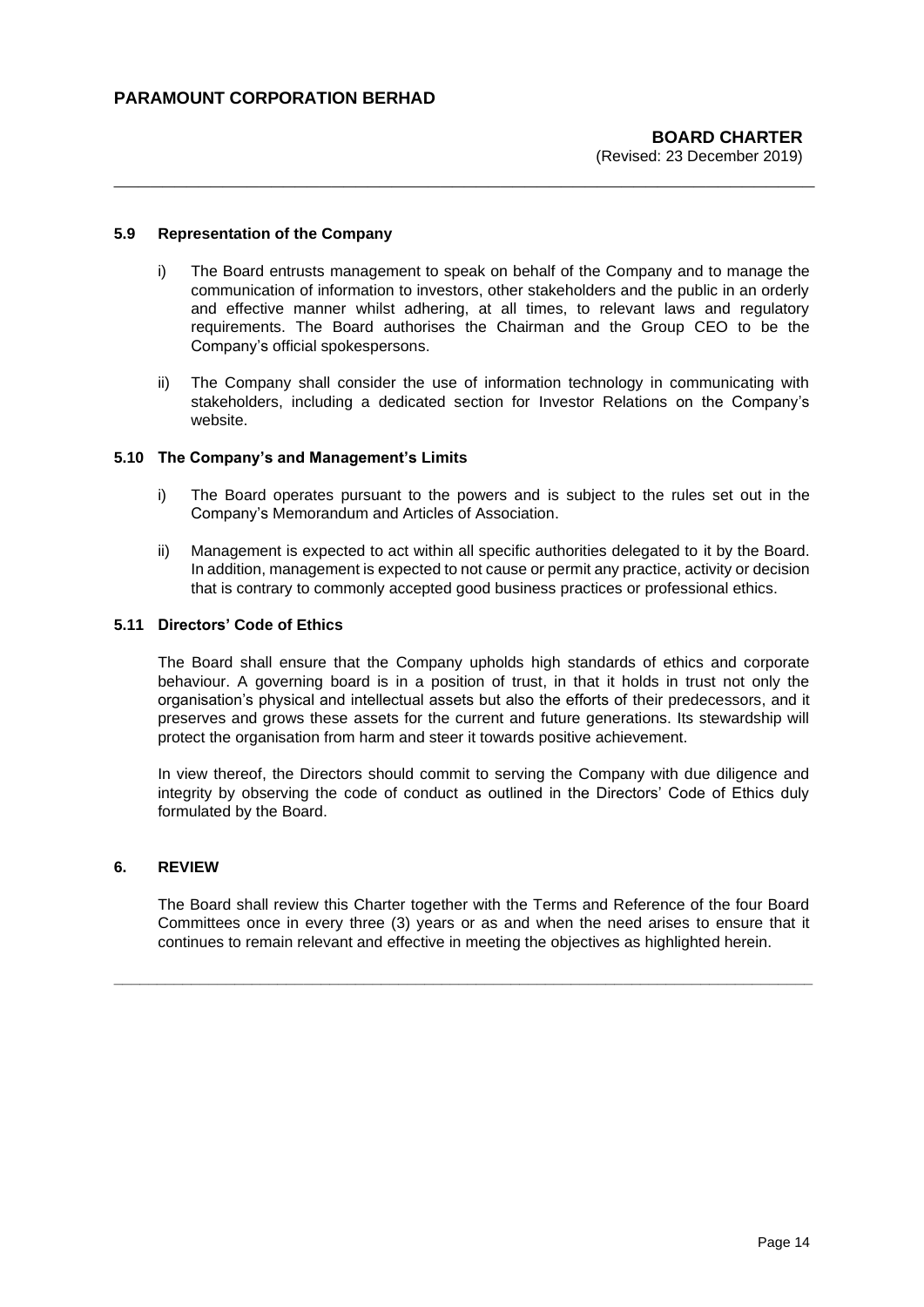# **PARAMOUNT CORPORATION BERHAD**

# **TERMS OF REFERENCE OF THE AUDIT COMMITTEE**

(Revised: 29 May 2020) **\_\_\_\_\_\_\_\_\_\_\_\_\_\_\_\_\_\_\_\_\_\_\_\_\_\_\_\_\_\_\_\_\_\_\_\_\_\_\_\_\_\_\_\_\_\_\_\_\_\_\_\_\_\_\_\_\_\_\_\_\_\_\_\_\_\_\_\_\_\_\_\_\_\_\_\_\_\_\_\_**

#### **1. Objective**

The Audit Committee (**AC**)'s primary objective is to assist the Board of Directors (**the Board**) of Paramount Corporation Berhad (**Paramount** or **the Company**) in the effective discharge of its fiduciary responsibilities for corporate governance, timely and accurate financial reporting and development of sound internal controls.

#### **2. Members**

- i) The AC shall be appointed by the Board from amongst their number, and be subject to the following requirements:
	- a) the AC shall comprise no fewer than three (3) members;
	- b) all members of the AC must be Non-Executive Directors with a majority of Independent Non-Executive Directors; and
	- c) at least one member of the AC must be a member of the Malaysian Institute of Accountants.
- ii) The Chairman of the AC shall be an Independent Non-Executive Director, and he shall not hold the office as Chairman of the Board.
- iii) No alternate Director shall be appointed as a member of the AC.
- iv) Any vacancy in the AC resulting in non-compliance with the above requirements must be filled within three (3) months.
- v) No former partners of the external auditors of the Paramount Group (**the Group**) shall be appointed as a member of the AC unless a cooling-off period of at least two (2) years have been observed.

#### **3. Meetings**

- i) The AC shall meet on a quarterly basis or at more frequent intervals as required to consider matters within these Terms of Reference. The meetings shall have a quorum of three (3) members, a majority of whom must be Independent Non-Executive Directors.
- ii) The AC shall meet with the external and internal auditors without the presence of executive board members at least twice a year.
- iii) Other directors and employees may attend any particular AC meeting only at the AC's invitation specific to the relevant meeting.
- iv) The AC shall record its conclusions on issues discussed at the meetings and report to the Board at the quarterly Board meetings.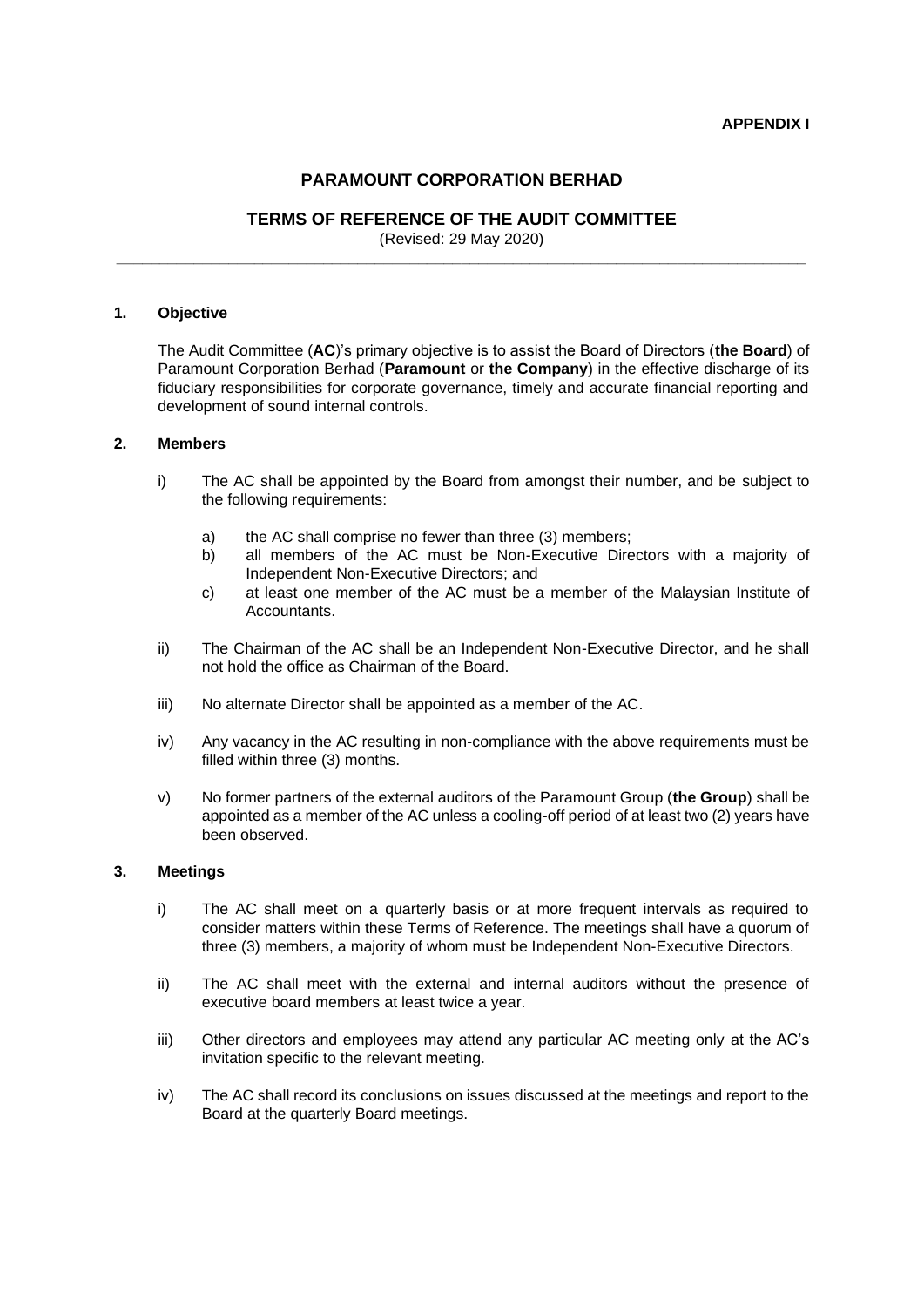The Chairman of the AC should engage on a continuous basis with senior management such as the Group Chief Executive Officer, the Chief Financial Officer and the Head of Internal Audit as well as the external auditors in order to keep abreast of matters affecting the Group.

# **4. Authority**

The AC is hereby authorised by the Board to:

- i) investigate any matters within its terms of reference;
- ii) have resources which are required to perform its duties;
- iii) have full and unrestricted access to any information pertaining to the Company and the Group;
- iv) have direct communication channels with the external auditors and internal auditors; and
- v) obtain independent professional or other advice as it deems necessary.

#### **5. Reporting of breaches to the Exchange**

Where the AC is of the view that a matter reported by it to the Board has not been satisfactorily resolved resulting in a breach of the Listing Requirements of Bursa Malaysia Securities Berhad (**the Exchange**), the AC shall promptly report such matter to the Exchange.

#### **6. Functions and duties**

The functions and duties of the AC shall be as follows:

#### Financial Reporting

- i) To review the quarterly and year-end consolidated financial statements of the Company with management and the external auditors, focusing particularly on:
	- a) changes in accounting policies and practices that affect the Group;
	- b) significant matters highlighted including financial reporting issues, significant judgements made by management, significant and unusual events or transactions and how these matters are addressed;
	- b) significant adjustments arising from the year-end audit;
	- c) the going concern assumption, and
	- d) compliance with accounting standards and other legal requirements.

#### External Auditors

- ii) To consider the suitability, objectivity and independence of the external auditors for appointment or re-appointment, the audit fee and non-audit fees, any question of resignation or dismissal. The evaluation of the external auditors is supported by an assessment conducted by management which includes the auditors' professionalism, technical expertise, competence, audit quality and resource capacity in relation to the year-end audit;
- iii) To discuss with the external auditors before the audit commences, the nature and scope of the audit, and ensures co-ordination where more than one audit firm is involved;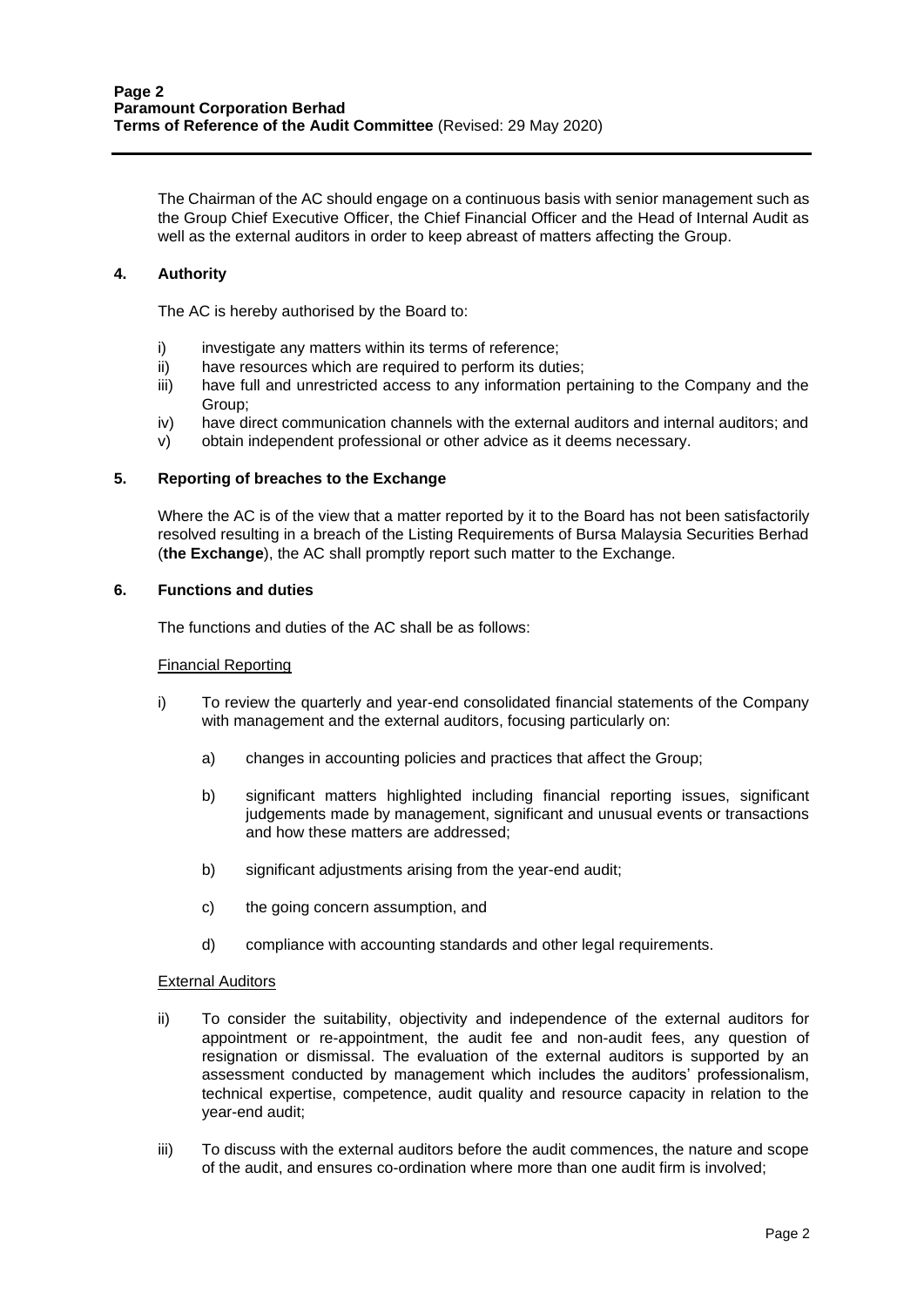- iv) To discuss problems and reservations arising from the interim and final audits, and any matter that the auditors may wish to discuss (in the absence of management where necessary);
- v) To review key audit matters, if any, and the external auditors' management letter and management's response to the letter;
- vi) To discuss with the external auditors on contracts for their provision of non-audit services to the Group;
- vii) To review the external auditors' written assurance confirming that they are, and have been independent throughout the conduct of the audit engagement in accordance with terms of all relevant professional and regulatory requirements;
- viii) To review the assistance given by the Group's officers to the external auditors for the year-end audit.

#### Internal Audit

- ix) To review and conduct periodic testing on the adequacy and effectiveness of the Company's internal control framework.
- x) To review the adequacy of the scope, functions, resources and performance of the internal audit function, and that it has the necessary authority to carry out its work;
- xi) To decide on the appointment and removal of the internal auditor, the scope of work, performance evaluation and budget for the internal audit function;
- xii) To review the internal audit plan, processes and results of the internal audit assessment and/or investigation undertaken, and whether appropriate actions are taken on the recommendations of the internal audit function;
- xiii) To consider major findings of internal investigations and management's response to the findings;
- xiv) To review the independence and objectivity of internal audit personnel to ensure that the activities of the internal audit function are free from conflict of interest;
- xv) To take cognizance of resignations of senior internal audit staff members and to provide the staff an opportunity to submit his/her reasons for resigning.

#### Related Party Transactions

xvi) To consider any related party transactions and conflict of interest situations that may arise within the Company or Group, including any transaction, procedure or conduct that raises questions of management integrity;

#### **Others**

xvii) To review matters referred to the AC as set out in the Whistleblower Policy and the Anti-Bribery and Corruption Policy of the Company;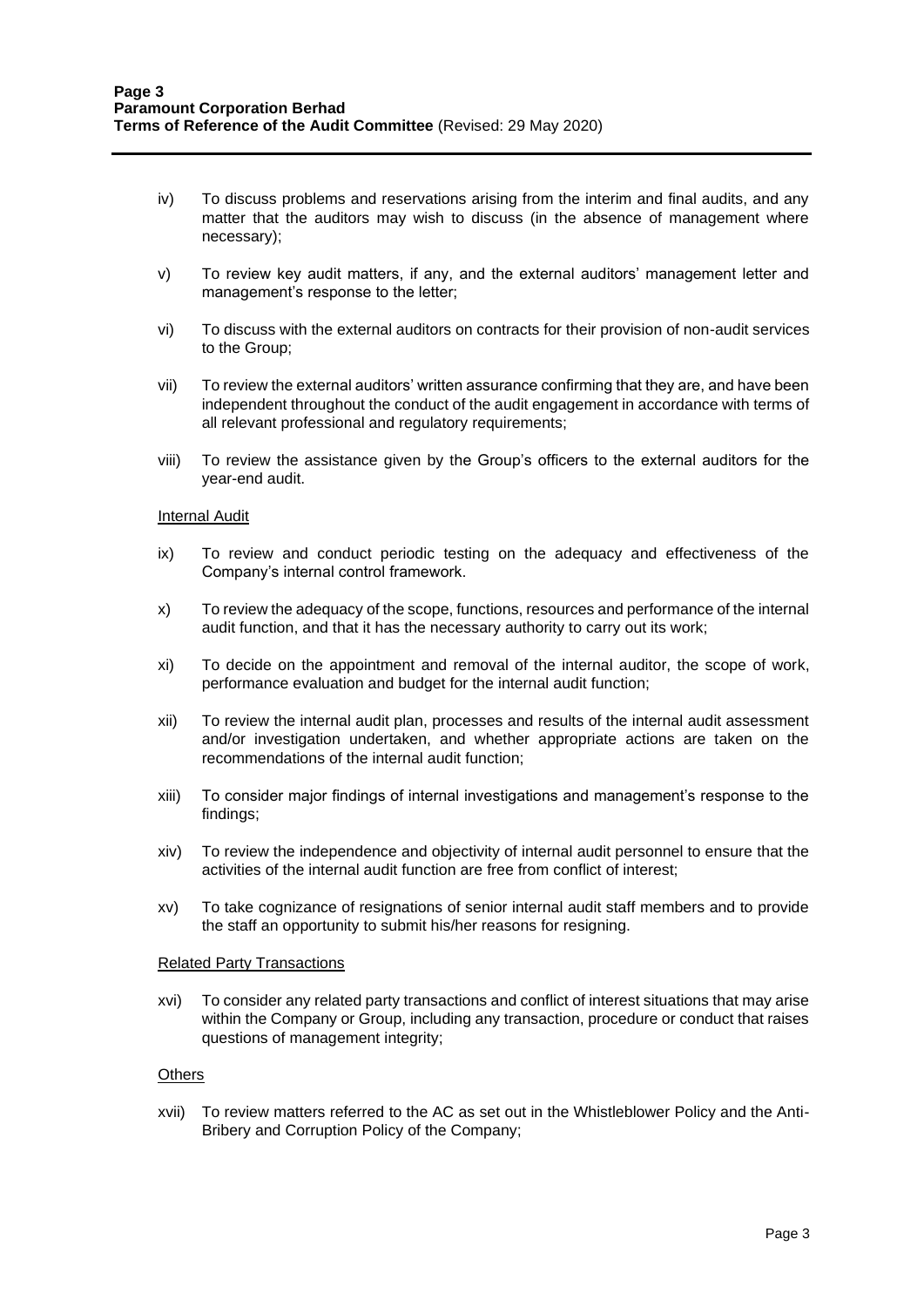xviii) To consider any other matters deemed fit by the AC within these Terms of Reference and/or as defined by Board.

# **7. Review of the Audit Committee**

The Nominating Committee shall review the term of office and performance of the AC and each of its members annually to determine whether the AC and its members have carried out their duties in accordance with these Terms of Reference.

#### **8. Secretary**

The Company Secretary shall be the secretary of the AC.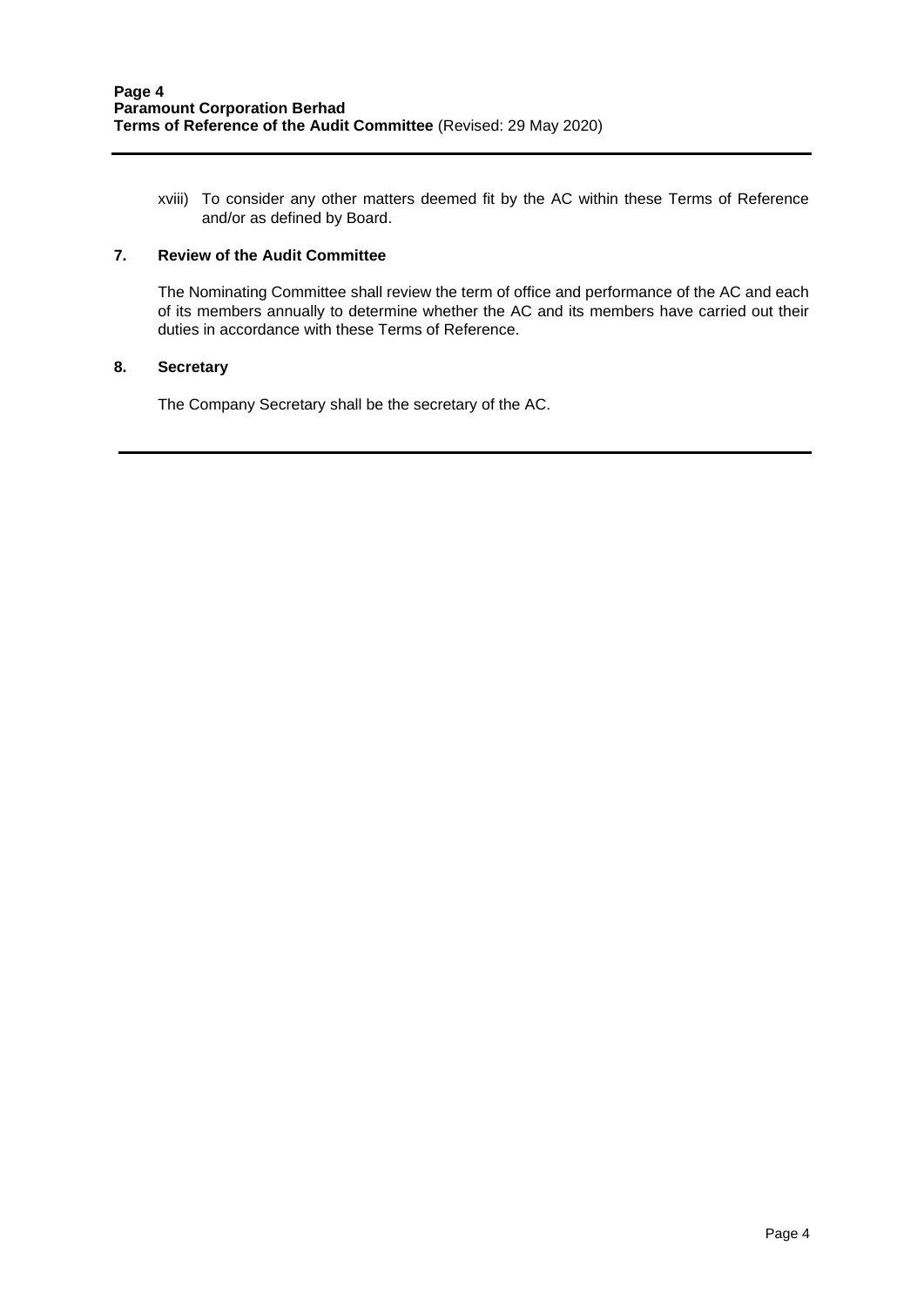# **PARAMOUNT CORPORATION BERHAD**

# **TERMS OF REFERENCE OF THE NOMINATING COMMITTEE**

(Revised: 25 January 2022) **\_\_\_\_\_\_\_\_\_\_\_\_\_\_\_\_\_\_\_\_\_\_\_\_\_\_\_\_\_\_\_\_\_\_\_\_\_\_\_\_\_\_\_\_\_\_\_\_\_\_\_\_\_\_\_\_\_\_\_\_\_\_\_\_\_\_\_\_\_\_\_\_\_\_\_\_\_\_\_**

#### **1. Objective**

The primary objective of the Nominating Committee (**NC**) of Paramount Corporation Berhad (**Paramount** or **the Company**) is to assist the Board of Directors (**Board**) in the following areas:

- i) propose new nominees for Board appointment although the decision on such appointments shall be the collective responsibility of the Board after taking into consideration the recommendations of the NC;
- ii) assess the effectiveness of the Directors of the Company on an ongoing basis;
- iii) review the effectiveness of the Group Chief Executive Officer (**CEO**); and
- iv) assess the size and composition of the Board.

#### **2. Membership**

- i) The NC shall be appointed by the Board from among their number and shall comprise exclusively Non-Executive Directors of not fewer than three (3).
- ii) A majority of the members of the NC shall be Independent Non-Executive Directors **(INED**), and the Chairman of the NC shall be an INED.
- iii) In the event of any vacancy in the NC resulting in the number of members being reduced to below three (3), the Board shall, within three (3) months fill the vacancy.
- iv) The terms of office and performance of the NC and each of its members shall be reviewed by the Board at least once in every three (3) years, or as and when the need arises.

#### **3. Meetings**

- i) The Committee shall meet at least once a year. However additional meetings may be called at any time at the discretion of the Chairman of the NC.
- ii) The quorum for all NC meetings shall be three (3) members, a majority of whom shall be INEDs.

#### **4. Functions and duties**

The duties of the NC shall be as follows:

- i) To identify and nominate, for the approval of the Board, candidates to fill Board vacancies as and when they arise. In identifying Board candidates, the NC may refer to sources from existing Board members, major shareholders of the Company and independent search firms. In making its recommendations, the NC shall assess and consider the following attributes or factors:
	- a) skills, knowledge, expertise and experience;
	- b) professionalism;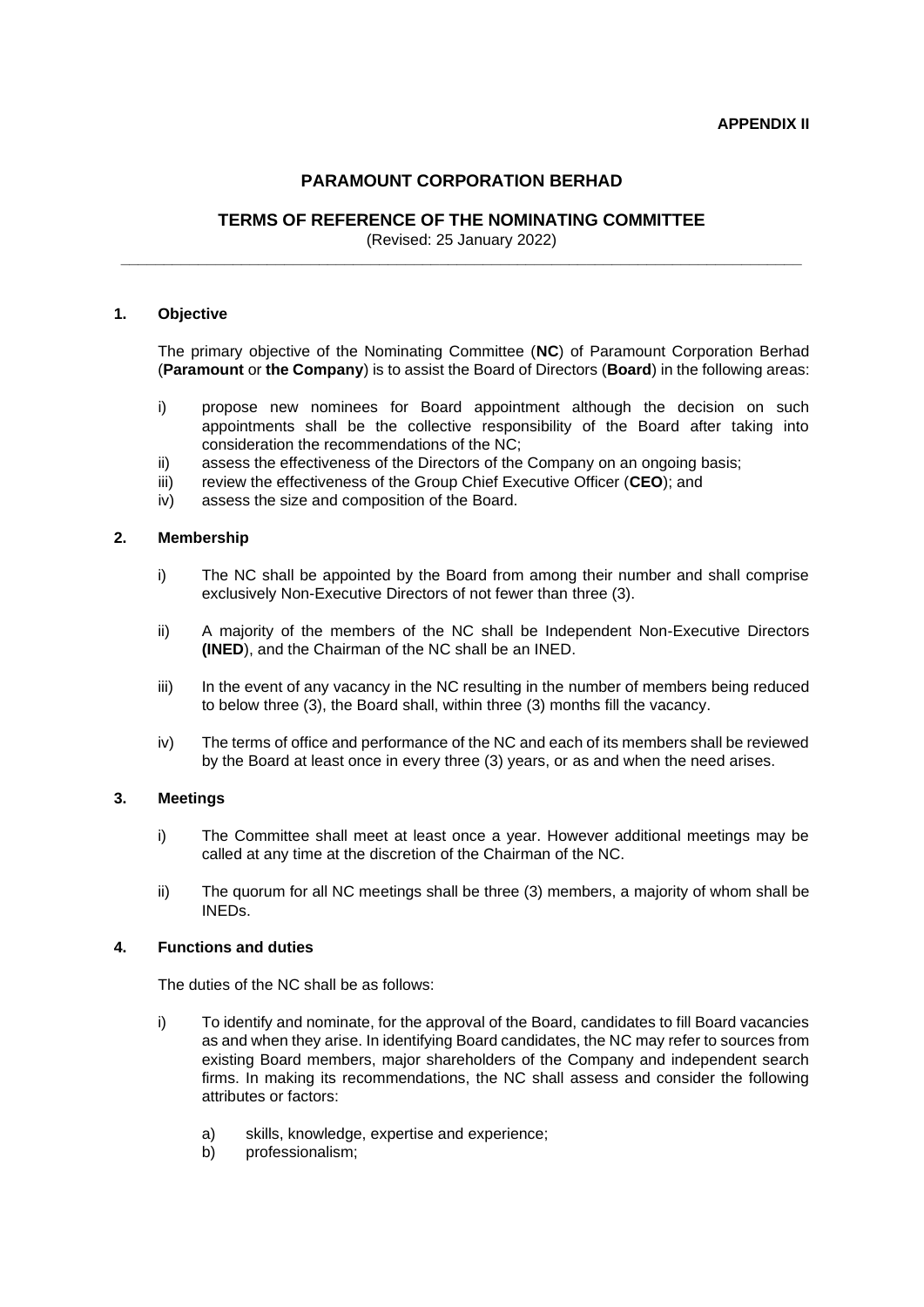- c) commitment (including time commitment) to effectively discharge his/her role as a Director with due diligence;
- d) contribution and performance;
- e) background, character, integrity, and competence;
- f) the existing number of directorships held by the candidate;
- g) in the case of candidates for the position of INED, the NC shall also evaluate the candidates' ability to discharge such responsibilities and functions as are expected of an INED;
- h) Boardroom diversity including gender diversity; and
- i) the size of the Board.
- ii) To make recommendations to the Board on the appointment of the Group CEO and the Senior INED, including an assessment of the time commitment expected from them.
- iii) To review and define the orientation and induction programmes for new Directors.
- iv) To develop, maintain and review the criteria to be used in the recruitment process and annual assessment of Directors.
- v) To recommend to the Board, Directors to fill the seats on Board Committees.
- vi) To assess the attendance and continuous professional development needs of the Directors.
- vii) To review and make recommendations to the Board on succession planning policies for the Board, the Chairman, the Group CEO and senior management.
- viii) To review annually the tenure of service of the Directors.
- ix) To review annually the required mix of skills, experience and other qualities of the Board, including core competencies which Non-Executive Directors should bring to the Board.
- x) To assist the Board in implementing a procedure to be carried out annually to assess the effectiveness of the Board as a whole, the Board Committees and the contribution and performance of each Director, the Chairman and the Group CEO. All assessments and evaluations carried out by the NC shall be properly documented and reported to the Board with recommendations for areas of improvement, if any.
- xi) To assess annually the independence of the INED's. A Director would not be considered as an 'Independent Director' if:
	- a) the Director has been an officer of the Company and/or any related corporation (**Group**) within the preceding three (3) years. Officer shall have the meaning given in Section 2 of the Companies Act, 2016;
	- b) the Director has a material business relationship with the Group either personally or with other persons or through a firm or company in which he is a partner, director (except as an independent director) or major shareholder (**Entity**) within the last three (3) calendar years. 'Material business relationship' means that the consideration of the business transaction is more than 5% of the gross revenue on a consolidated basis (where applicable) of the Director or the Entity or RM1.0 million, whichever is higher, based on the income tax returns of the Director or the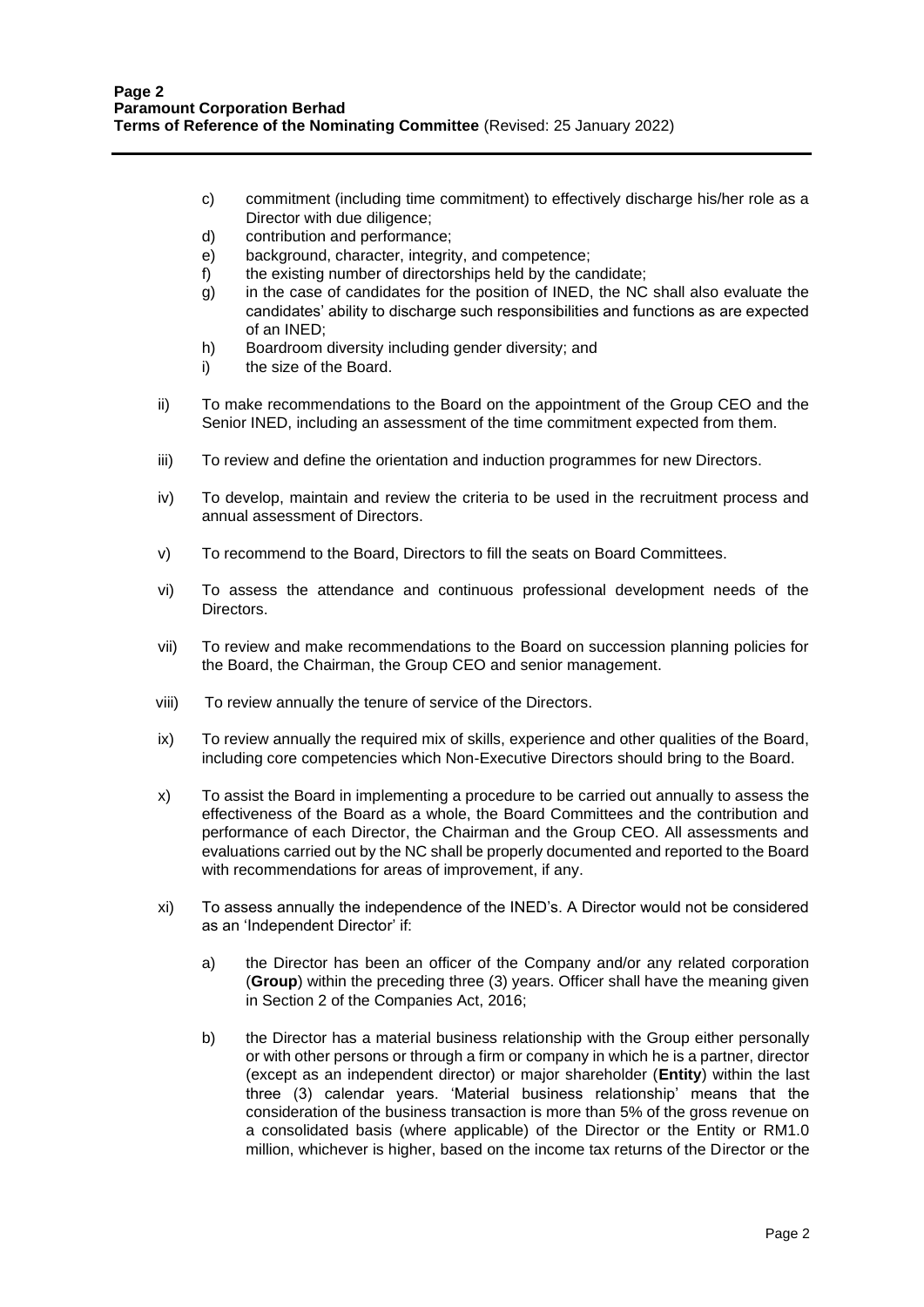Entity submitted to the Inland Revenue Board for the last three (3) calendar years; or

- c) the Director has not complied with the definition of 'Independent Director' in the Listing Requirements of Bursa Malaysia Securities Berhad.
- xii) To assess the eligibility of Directors who retire by rotation for re-election at the Company's annual general meetings.
- xiii) To make the necessary recommendations to the Board concerning the continuation in office, suspension or termination of service of any Director (subject, in the case of Company employees to the provisions of their service contracts, if any) including Directors who have served the Board for a period of nine (9) years and above.
- xiv) To review the size of Non-Executive participation and Board balance, and to determine if additional Board members are required and also to ensure that at least one-third of the Board is independent.
- xv) To determine the core competencies and skills required of the Board members to best serve the business and operations of the Group as a whole and the optimum size of the Board to reflect the desired skills and competencies.
- xvi) To recommend to the Board the Company's gender diversity policies and targets, and to discuss measures to be taken to meet those targets.
- xvii) To report to the Board on succession planning for the Board, the Board chairmanship and the Group CEO office, and to work with the Board to evaluate potential successors.
- xviii) To recommend to the Board protocol for accepting new directorships.
- xix) To introduce such regulations, guidelines or procedures to function effectively and fulfil the Committee's objectives.
- xx) To review, at least once a year, its own performance and Terms of Reference to ensure that it is operating at maximum effectiveness, and to recommend any changes as it considers necessary to the Board for approval.

# **5. Board Succession Planning**

The NC shall:

- i) keep under review the leadership needs of the Company, both Executive and Non-Executive, with a view to ensuring the continued ability of the organisation to compete effectively in the marketplace.
- ii) give full consideration to succession planning in the course of its work, taking into account the challenges and opportunities facing the Company, and the skills and expertise needed on the Board in the future.
- iii) make recommendations to the Board concerning the succession plans for Executive Directors, including the Chairman of the Board and the Group CEO.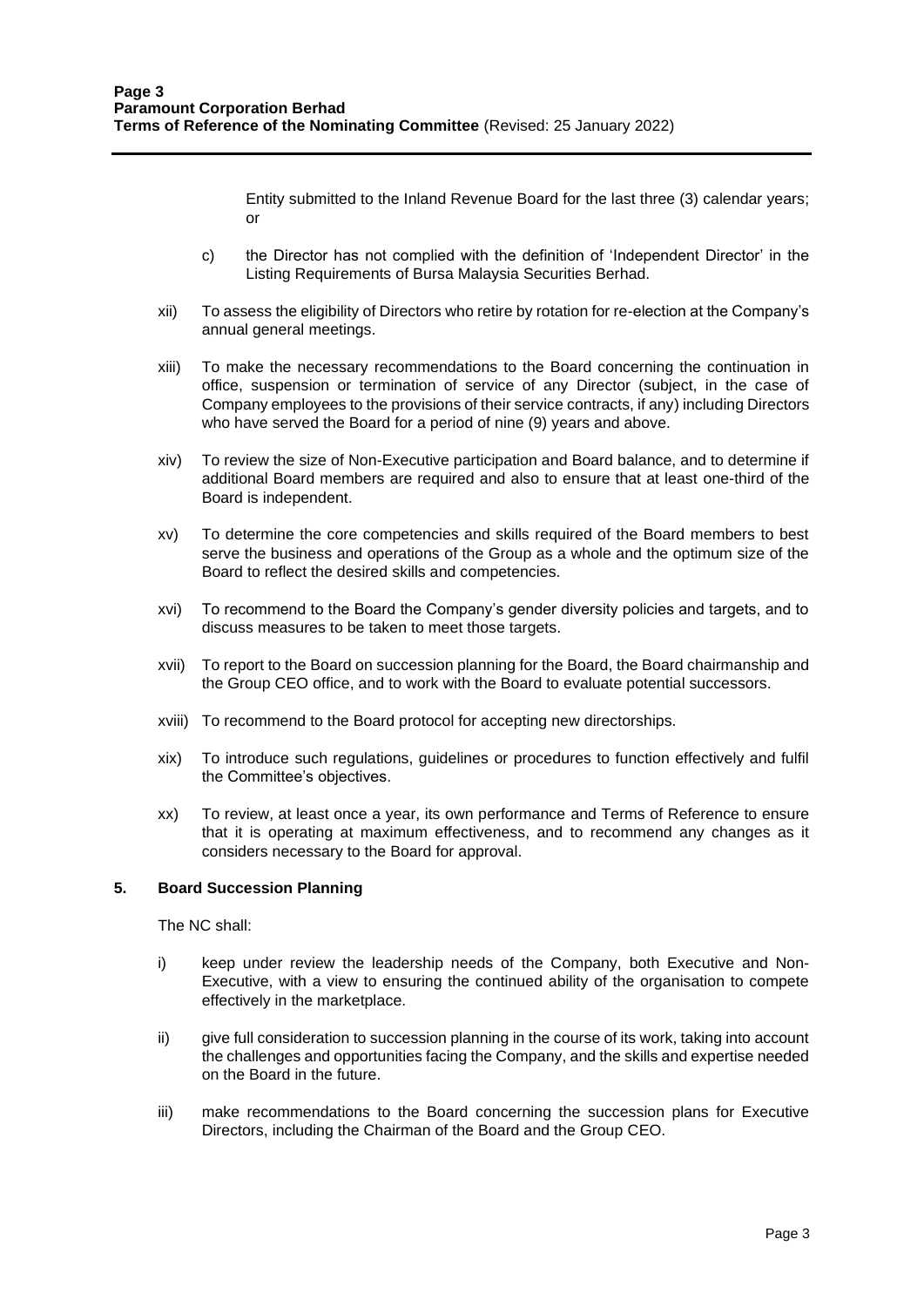# **6. Authority**

The NC is authorised by the Board to seek appropriate professional advice inside and outside the Group as and when it deems necessary at the expense of the Company.

#### **7. Reporting**

The Chairman of the NC shall report on its activities to the Board.

#### **8. Secretary**

The Company Secretary shall be the Secretary of the NC.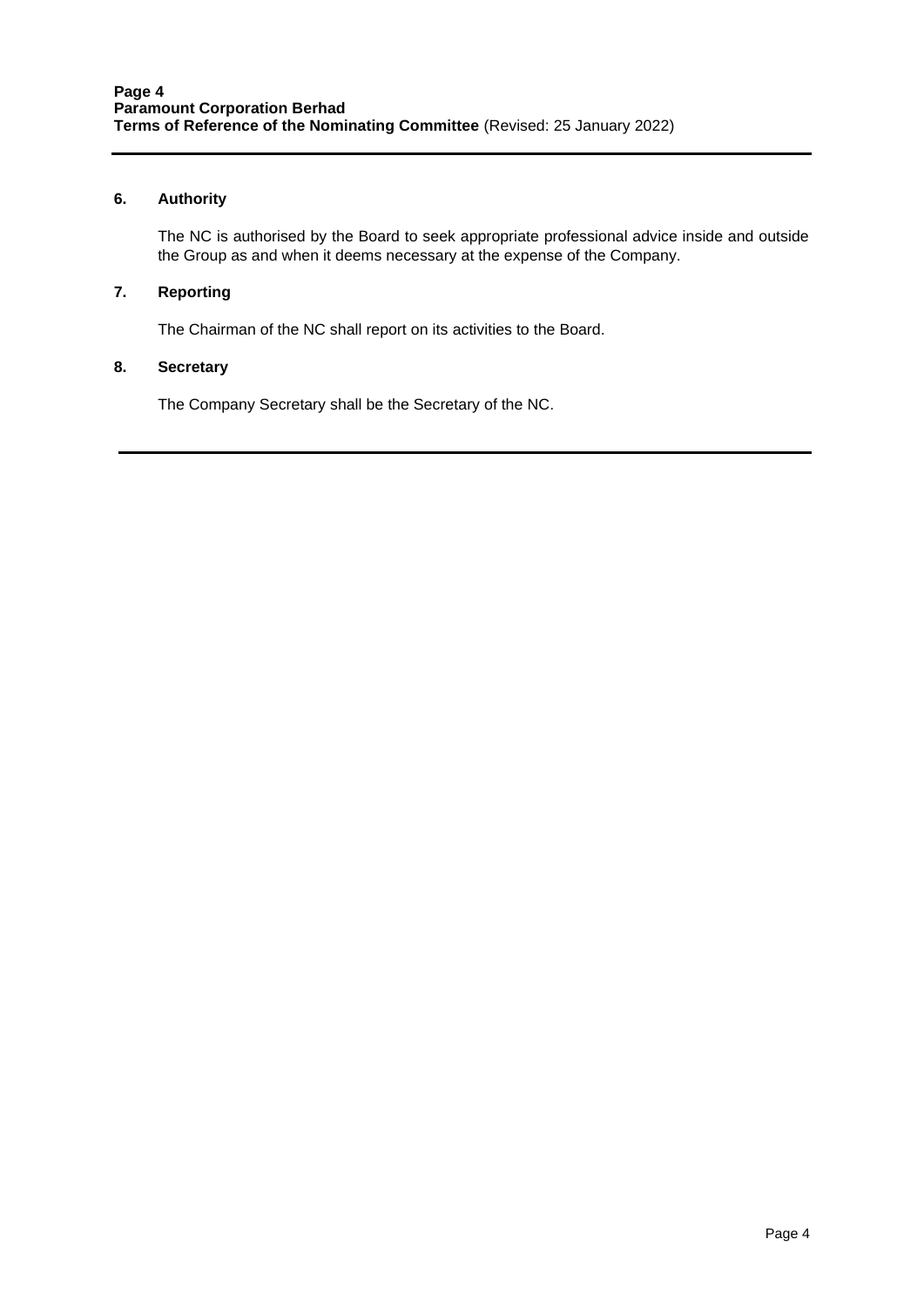# **PARAMOUNT CORPORATION BERHAD**

# **TERMS OF REFERENCE OF THE REMUNERATION COMMITTEE**

(Revised: 25 January 2022) \_\_\_\_\_\_\_\_\_\_\_\_\_\_\_\_\_\_\_\_\_\_\_\_\_\_\_\_\_\_\_\_\_\_\_\_\_\_\_\_\_\_\_\_\_\_\_\_\_\_\_\_\_\_\_\_\_\_\_\_\_\_\_\_\_\_\_\_\_\_\_\_\_\_\_\_\_\_\_\_

#### **1. Objective**

The primary objective of the Remuneration Committee (**RC**) of Paramount Corporation Berhad (**Paramount** or **the Company**) is to recommend to the Board the remuneration packages of Executive Directors and Non-Executive Directors of the Company and its subsidiaries (**Group**) to attract, retain and motivate Directors.

The RC shall ensure that the Company's Directors are fairly rewarded for their individual and team contributions to the Company's overall performance, and that the levels of remuneration are sufficient:

- i) to attract and retain Directors to direct the Company successfully.
- ii) to demonstrate to all stakeholders that the remuneration packages of the Executive Directors of the Company are determined by a committee of Board members who have no personal interest in the outcome of their decisions, and who will give due regard to the interest of the shareholders and to the financial and commercial health of the Company.
- iii) to ensure that all Executive Directors, the Group Chief Executive Officer (**CEO**), Deputy Group CEO and senior management (C-grades and above) are fairly rewarded for their individual and team contributions to the Company's overall performance and that the remuneration be commensurate with the level of executive responsibility and is appropriate in light of the Company's performance.

#### **2. Membership**

- i) The RC shall be appointed by the Board from among their number and shall comprise not fewer than three (3) members.
- ii) A majority of the members of the RC shall be Non-Executive Directors or any person not having any relationship, which, in the opinion of the Board, would interfere with the exercise of independent judgment in carrying out the functions of the RC.
- iii) The members of the RC shall elect a Chairman from among their number who is not an Executive Director of the Company.
- iv) In the event of any vacancy in the RC resulting in the number of members being reduced to below three (3), the Board shall, within three (3) months fill the vacancy.
- v) The performance of the RC as well as the terms of office and performance of each of its members shall be reviewed by the Board annually, or as and when the need arises.

#### **3. Meetings**

- i) The RC shall meet at least once a year. However, additional meetings may be called at any time at the discretion of the Chairman of the RC.
- ii) The quorum for all RC meetings shall be three (3) members, a majority of whom shall be Non-Executive Directors.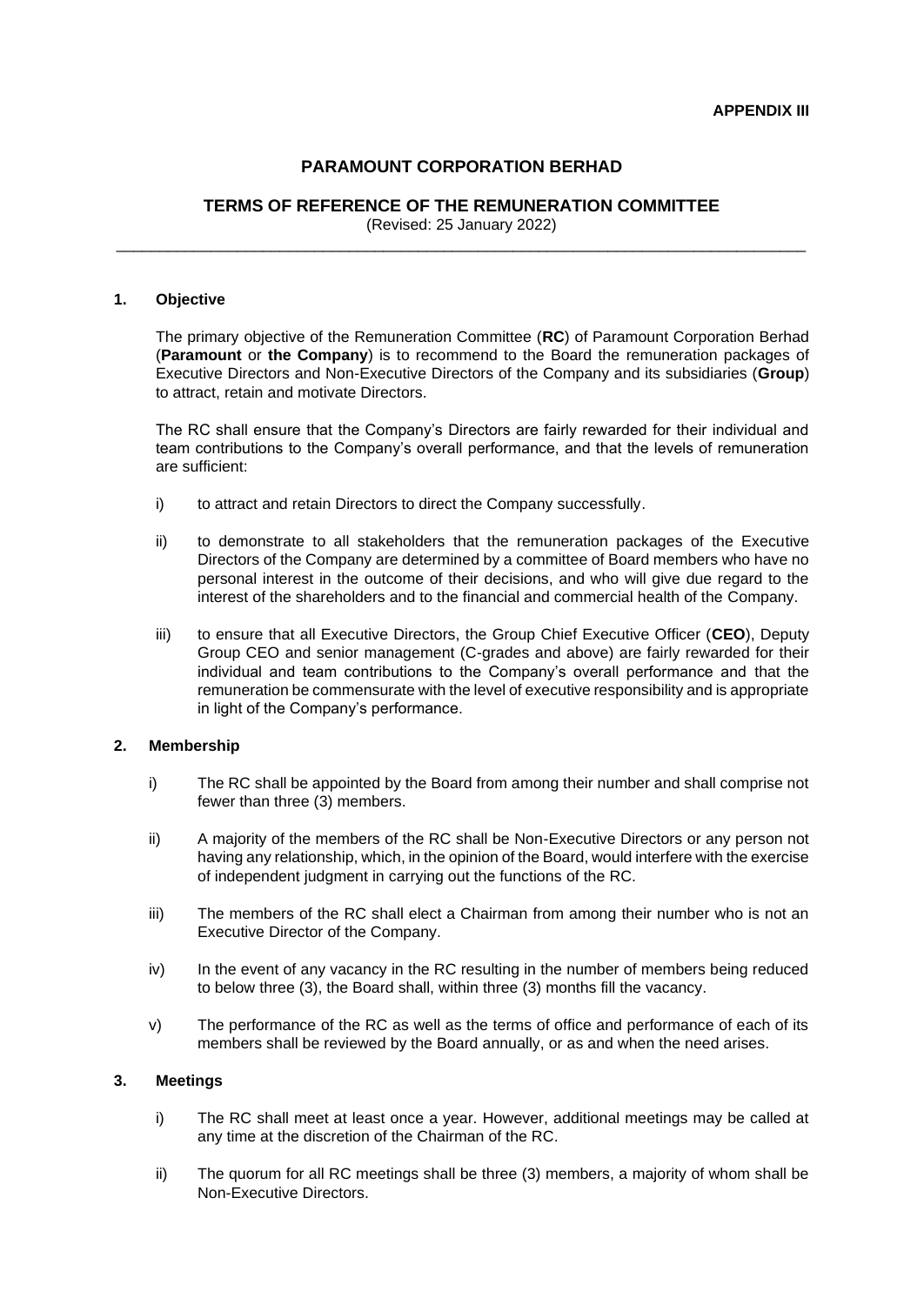#### **4. Attendance**

i) The Group CEO may be invited to attend the RC meetings to discuss the performance of Executive Directors and senior management, and make proposals as necessary. Executive Directors should play no part in any decision on their own remuneration.

**\_\_\_\_\_\_\_\_\_\_\_\_\_\_\_\_\_\_\_\_\_\_\_\_\_\_\_\_\_\_\_\_\_\_\_\_\_\_\_\_\_\_\_\_\_\_\_\_\_\_\_\_\_\_\_\_\_\_\_\_\_\_\_\_\_\_\_\_\_\_\_\_\_\_\_\_\_\_\_\_\_**

ii) The RC may appoint external consultants to assist the RC in the discharge of its duties.

#### **5. Functions and duties**

- i) To recommend to the Board the remuneration of all members of the Board (including Executive Directors).
- ii) To decide on the remuneration of senior management (excluding Executive Directors).
- iii) To ensure that a fair differential between the remuneration of Board members and other levels of management is maintained.
- iv) To conduct continued assessment of individual Executive Directors to ensure that their remuneration are directly related to corporate and individual performance.
- v) To obtain advice and information from external sources, if necessary, to compare the remuneration currently earned by the Executive Directors and those paid to Executive Directors of other companies of a similar size in a comparable industry sector.
- vi) To ensure that the base salaries paid to the Executive Directors and senior management are competitive and fair.
- vii) To advise on the formation of a suitable performance related mechanism to measure the individual performance of Executive Directors and senior management, such as against the Company's profit performance or earnings per share, etc.
- viii) To provide an objective and independent assessment of the benefits granted to Executive Directors.
- ix) To consider details of the remuneration of Executive Directors and key senior management that should be reported, in addition to the legal requirements, and the manner in which the details of which are to be presented in the Company's annual reports.
- x) To introduce any regulation, which would enable the smooth administration and effective discharge of the RC's duties and responsibilities.
- xi) To ensure that the level of remuneration is aligned with the business strategy and longterm objectives of the Company, complexity of the Company's activities, and reflects the experience and level of responsibilities undertaken by the Executive Directors and senior management.
- xii) To assume the role as the committee to implement and administer the Company's Long Term Incentive Plan (**LTIP**) in accordance with the By-Laws of the LTIP duly approved by the Company's shareholders on 17 April 2013 or as may be amended, modified and/or supplemented from time to time (**LTIP By-Laws**), and to exercise such powers and to perform such acts as the RC deems fit and necessary in accordance with the LTIP By-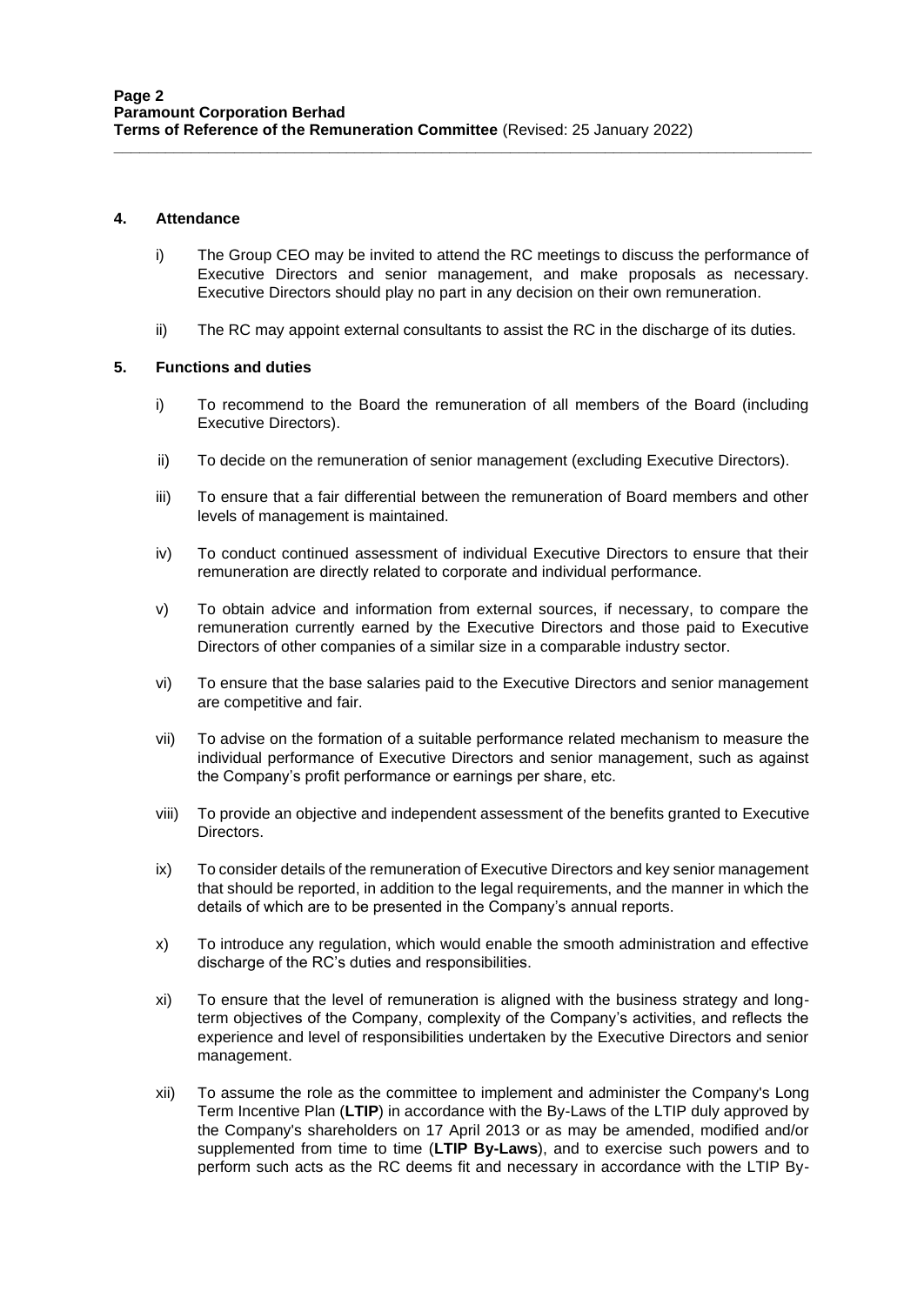Laws to ensure that the LTIP is implemented expediently and effectively in the best interest of the Group.

# **6. Authority**

The RC is authorised by the Board to seek appropriate professional advice inside and outside of the Group as and when it deems necessary, at the expense of the Company.

**\_\_\_\_\_\_\_\_\_\_\_\_\_\_\_\_\_\_\_\_\_\_\_\_\_\_\_\_\_\_\_\_\_\_\_\_\_\_\_\_\_\_\_\_\_\_\_\_\_\_\_\_\_\_\_\_\_\_\_\_\_\_\_\_\_\_\_\_\_\_\_\_\_\_\_\_\_\_\_\_\_**

# **7. Reporting**

The Chairman of the RC shall report on its activities to the board.

# **8. Secretary**

The Company Secretary shall be the Secretary of the RC.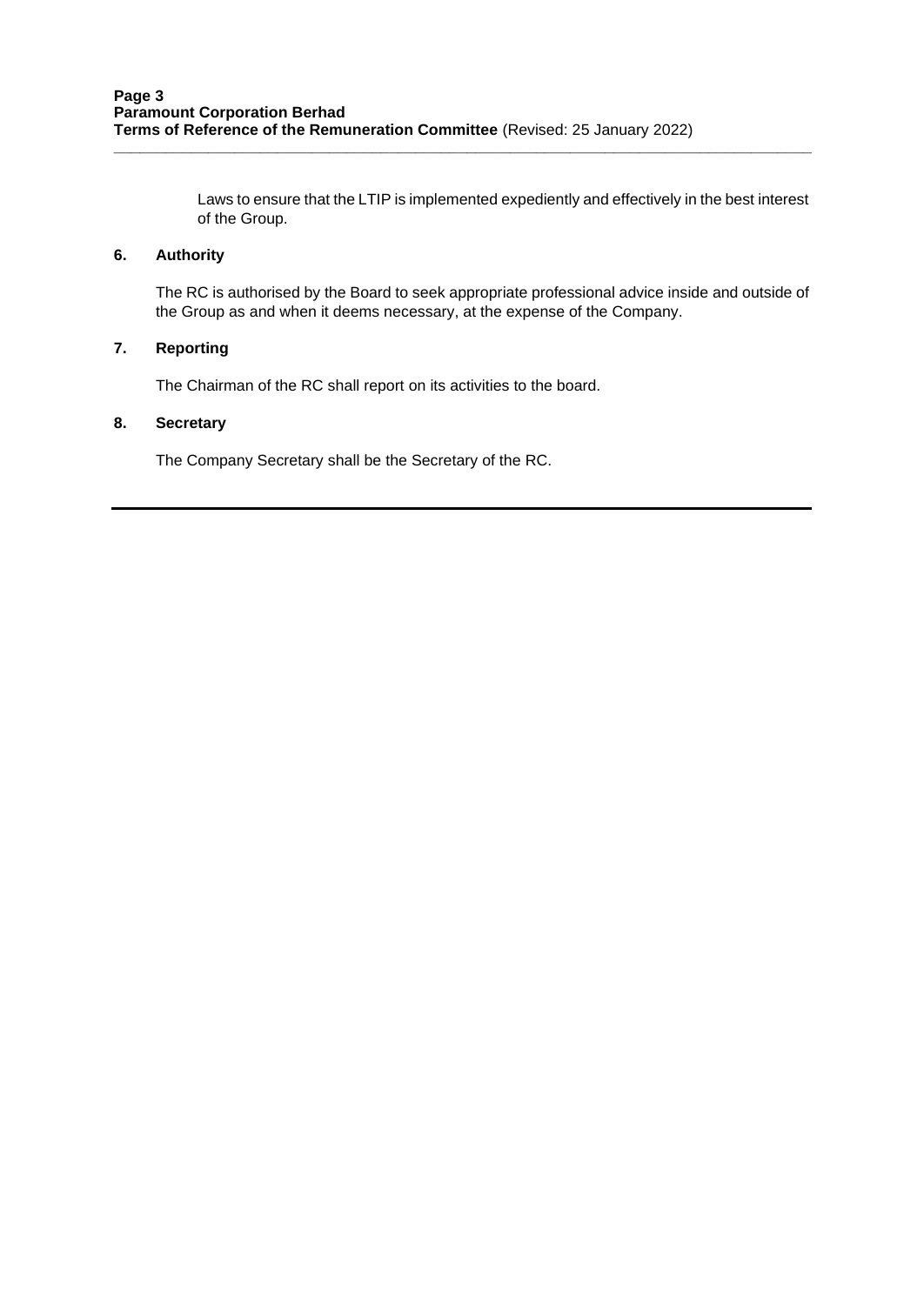# **PARAMOUNT CORPORATION BERHAD**

#### **TERMS OF REFERENCE OF THE BOARD RISK MANAGEMENT COMMITTEE** (Revised: 29 May 2020)

#### **1. Objective**

The Board Risk Management Committee (**BRMC**) of Paramount Corporation Berhad (**Paramount** or **the Company**) is established to assist the Board of Directors (**Board**) of Paramount in fulfilling its fiduciary responsibilities relating to the risk management practices of Paramount and its subsidiaries (**Group**) and to manage the principal risk exposure of the Group.

#### **2. Membership**

- i) The members of the BRMC shall be appointed by the Board from amongst their number and shall consist of at least three (3) Directors, one of whom shall be an Independent Non-Executive Director (**INED**).
- ii) The Chairman of the BRMC shall be an INED.
- iii) In the event of any vacancy in the BRMC resulting in the number of members being reduced to below three (3), the Board shall within three (3) months fill the vacancy.
- iv) The terms of office and performance of the BRMC and each of its members shall be reviewed by the Board at least once in every three (3) years or as and when the need arises.

#### **3. Meetings**

- i) The BRMC shall meet on a half yearly basis or at more frequent intervals as the Board may from time to time require.
- ii) The quorum for all meetings of the BRMC shall be three (3) members with the presence of at least one (1) INED.
- iii) The BRMC shall record its conclusion on issues discussed at its meetings and report to the Board accordingly at the nearest Board meetings.

#### **4. Functions and duties**

- i) To provide oversight, direction and counsel to the Group's risk management practices, and to ensure that such practices are effectively adopted.
- ii) To oversee the establishment and implementation of the Group's risk management policy annexed hereto as Annexure I, and to conduct annual reviews of the policy and periodic testing of the Group's risk management framework to ensure its adequacy and effectiveness. This includes to review the Company's Anti-Bribery and Corruption Policy for consideration by the Board.
- iii) To monitor the principal risk exposure of the Group, and to guide management in determining the risk appetite of the Group.
- iv) To recommend or advise on significant proposed changes to the Group's risk management policies and strategies.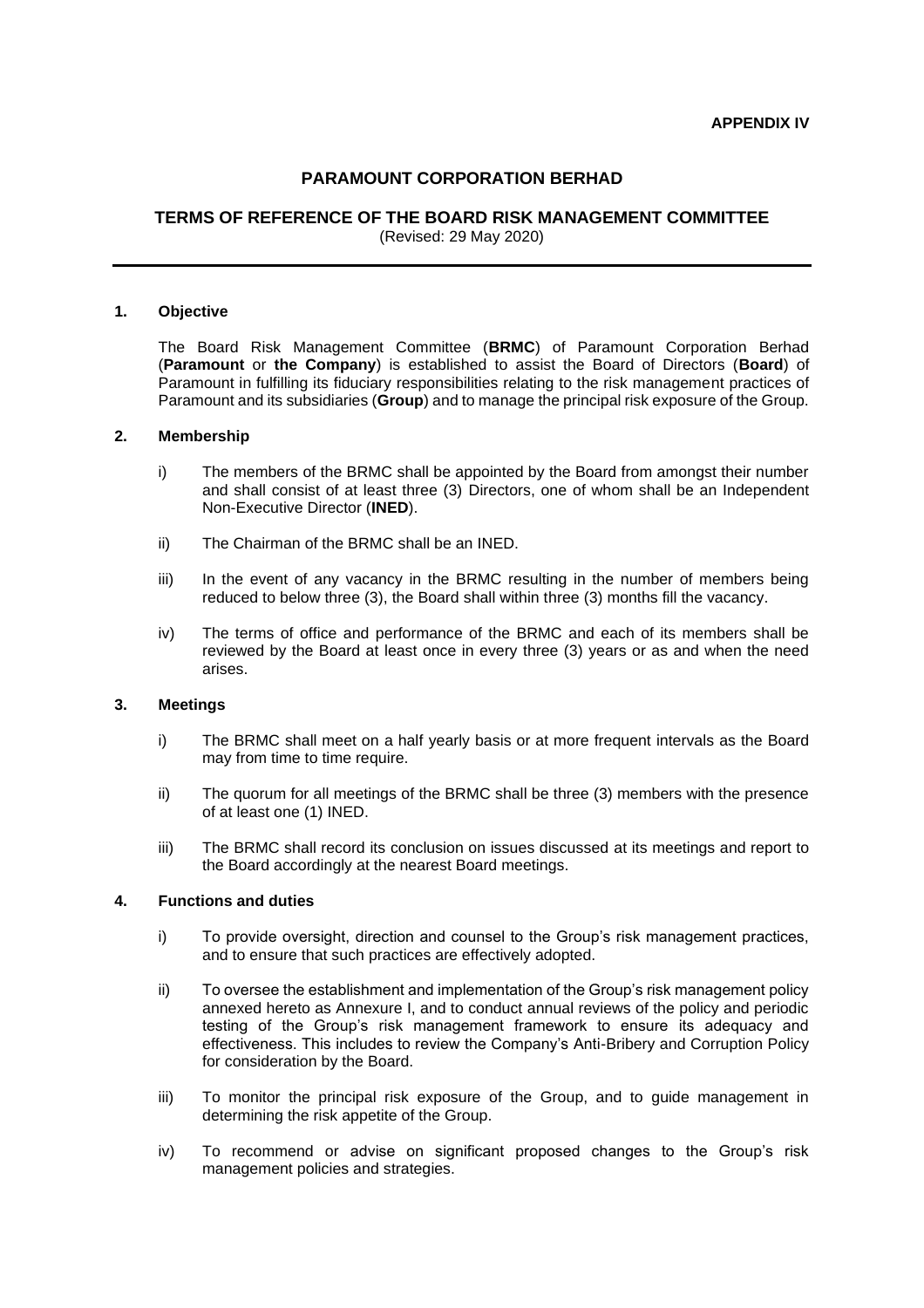**\_\_\_\_\_\_\_\_\_\_\_\_\_\_\_\_\_\_\_\_\_\_\_\_\_\_\_\_\_\_\_\_\_\_\_\_\_\_\_\_\_\_\_\_\_\_\_\_\_\_\_\_\_\_\_\_\_\_\_\_\_\_\_\_\_\_\_\_\_\_\_\_\_\_\_\_\_\_\_\_\_\_**

v) To review together with management significant risks and exposures that exist within the Group, and assess the steps that management has taken to minimize such risks, which include:

#### a) Strategic risks

Strategic risks that may arise due to potential market uncertainties and in the course of executing the Group's strategies in arriving at certain business decisions and/or participation in strategic investment opportunities. They include market volatility risk, project investment risk, product development risk, business sustainability risk, and human capital risk.

b) Operational risks

Operational risks that are encountered by the Group in its day-to-day business operations in the event of a breakdown in operational procedures and/or people structures. They include escalation in material costs, shortage of workers, quality risk, the risk of delay in the receipt of approvals from the authorities for product launches.

c) Finance-related risks

Finance-related risks, such as liquidity risk, interest rate risk, financial strength and capital risks.

d) Compliance risks

Risk of non-compliance with the relevant legislations, regulations, industry codes, standards as well as internal policies and corporate governance principles.

e) Reputational Risks

Reputational risks that affect the Group's brand and corporate image and the overall public perception of the Group, particularly by the media, investors, customers, the banking community and other stakeholders.

f) Cyber security risks

Cyber security risks include defacement of the Group's websites and data privacy breaches which can cause disruption to the Group's day-to-day business activities and the leakage of confidential information.

- vi) To review reports on compliance with risk management policies and recommend actions where necessary.
- vii) To consider any other matters that the BRMC deems fit within these Terms of Reference and/or as directed by the Board.

# **5. Authority**

- i) The BRMC is authorised by the Board to perform the following:
	- a) make recommendations to the Board in risk related matters for the Board's consideration and for implementation;